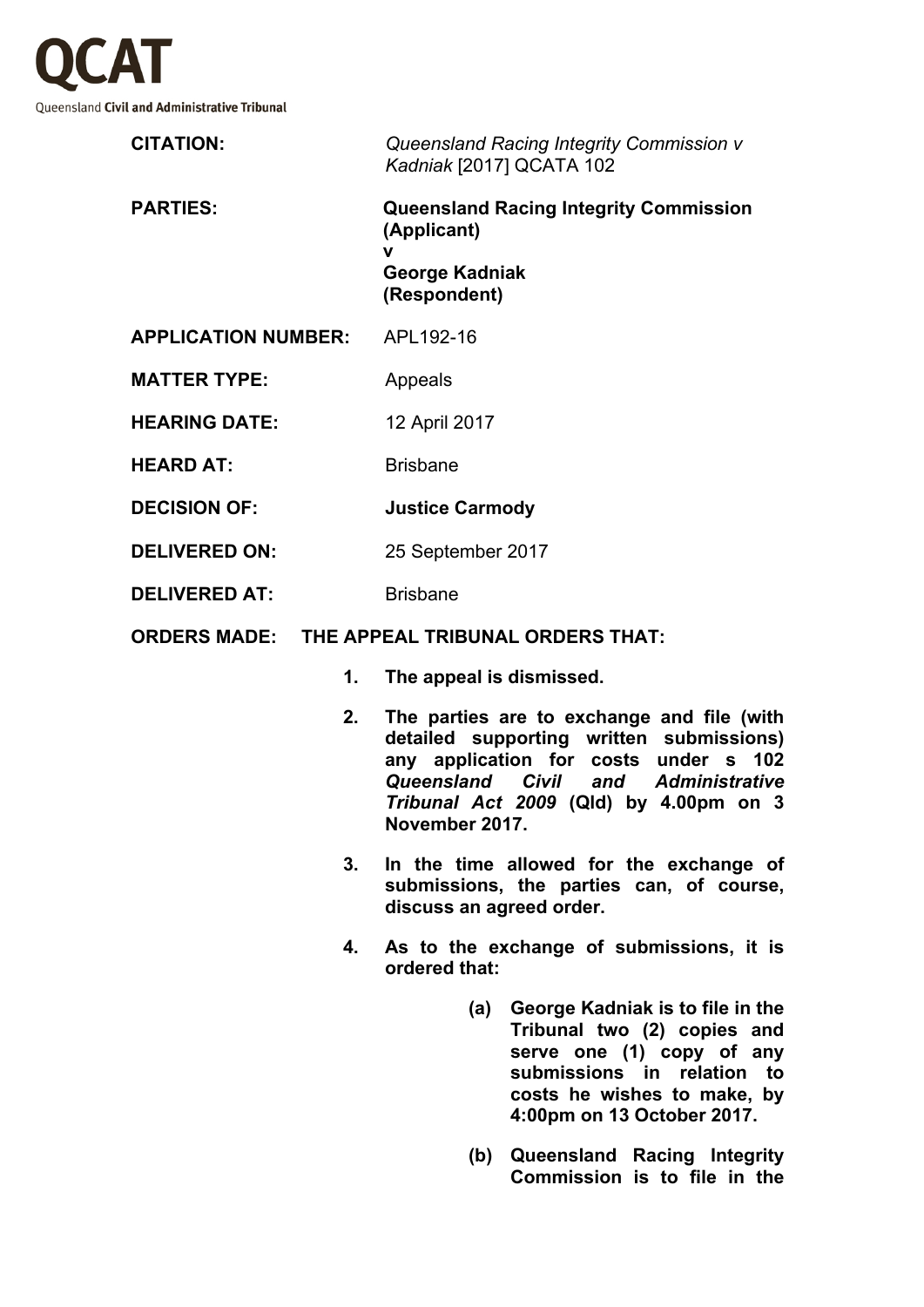**Tribunal two (2) copies and serve one (1) copy of any submissions in relation to costs it wishes to make, by 4:00pm on 27 October 2017.**

- **(c) George Kadniak must file in the tribunal and give to Queensland Racing Integrity Commission any written submissions in reply on costs by 4:00pm on 3 November 2017.**
- **(d) The application for costs will be determined on the papers by written submissions from the parties, and without an oral hearing, not before 6 November 2017.**
- **CATCHWORDS:** ASSOCIATIONS AND CLUBS RACING CLUBS AND ASSOCIATIONS – DISQUALIFICATION FOR CONTROL RULE BREACHES – where greyhound trainer was disqualified for using prohibited substances – when certificates of analysis issued by the same laboratory or facility – where the Local Rules of Racing (Greyhound Racing) were amended between the time of the original offence and the appeal – where the industry practice for issuing certificates of analysis for prohibited substances differed from the Act and rules – where the respondent had a legitimate expectation that the industry practice would be followed

CIVIL LAW – EVIDENCE – JUDICIAL DISCRETION TO ADMIT OR EXCLUDE EVIDENCE – where the judicial discretion does not extend to a tribunal with powers to dispense with the ordinary rules of evidence

*Evidence Act* 1977 (Qld) s 98 *Racing Act 2002* (Qld) (current) ss 214, 215, 217, 222(2) *Racing Act 2002* (Qld) (as at 1 July 2014) ss 78(2), 79, 91(1), 91(5), 115(3), 132, 143(3)-(4), Sch 3 *Statutory Instruments* Act 1992 (Qld) s 32 *Greyhounds Australasia Rules* (GAR) r 1, 5, 6, 80(3), 80(5), 80(6), 83(3). *Local Rules of Racing (Greyhound Racing)* (Qld) r 1, 18(2)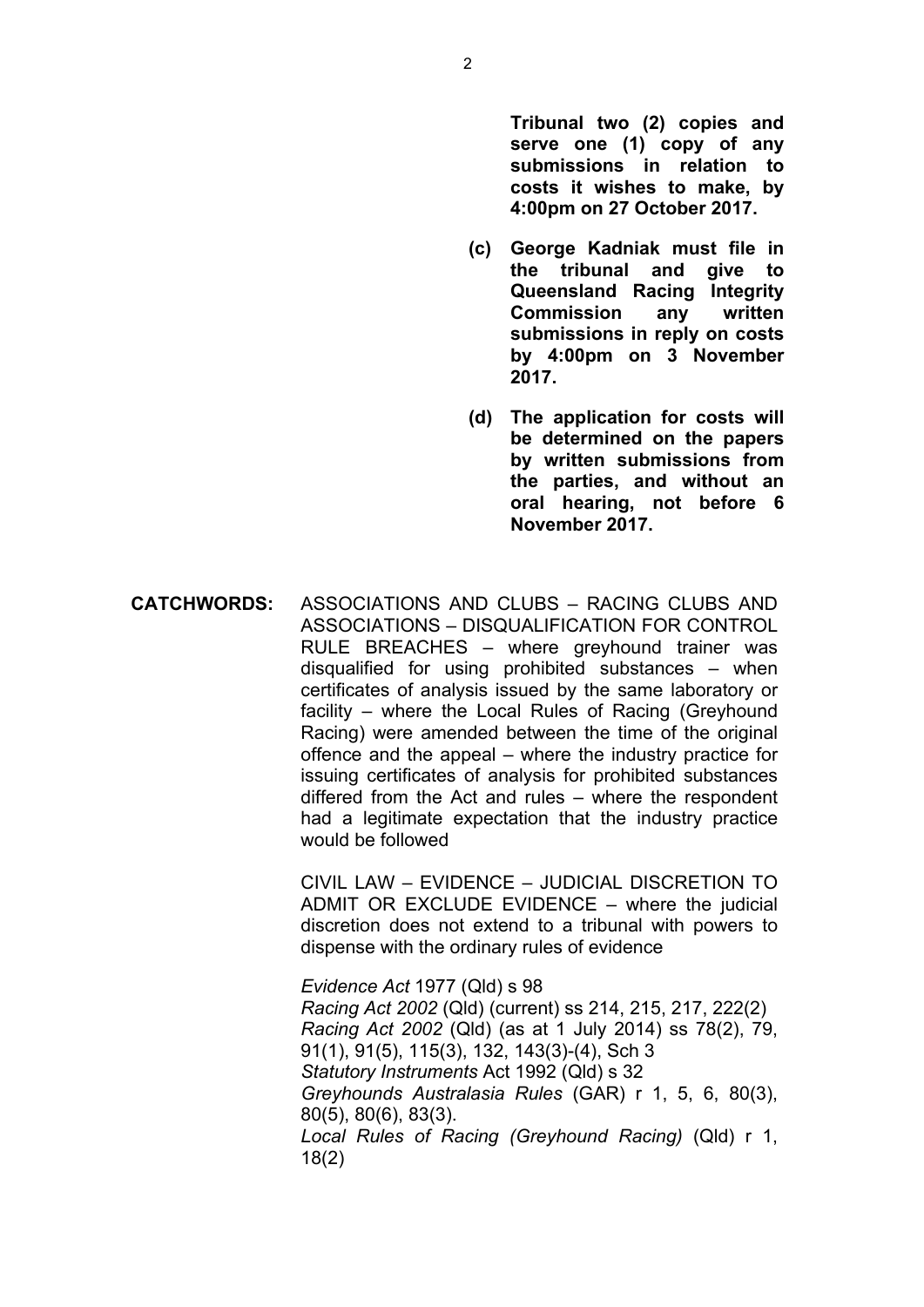*Alcan (NT) Aluminium Pty Ltd v Commissioner of Territory Revenue (Northern Territory)*  (2009) 239 CLR 27 *Amalgamated Investment & Property Co Ltd (in liq) v Texas Commerce International Bank Ltd* [1982] QB 84 *Attorney-General (NSW) v Quin* (1990) 170 CLR 1 *Benham v Queensland Harness Racing Board*  [2004] QRAT 020 *Bradley v Jockey Club* [2005] EWCA Civ 1056 *Bunning v Cross* (1978) 141 CLR 54 *Chapmans Ltd v Australian Securities Exchange Ltd*  (1996) 67 FCR 402 *Con-stan Industries of Australia Pty Ltd v Norwich Winterthur Insurance (Australia) Ltd* (1986) 160 CLR 226 *French v Scarman* (1979) 20 SASR 333 *Gange v Sullivan* (1966) 116 CLR 418 *Harper v Racing Penalties Appeal Tribunal Western Australia* [2001] WASCA 217 *Kavanagh v Racing Victoria Limited* [2017] VCAT 386 *Lambourn v Racing Queensland Limited*  [2013] QCAT 699 *Miller v Miller* (1978) 141 CLR 269 *Minister for Immigration and Ethnic Affairs v Teoh* (1995) 183 CLR 273 *Momcilovic v The Queen* (2011) 245 CLR 1 *Moratic Pty Ltd v Gordon* [2007] NSWSC 5 *Nadarajah v Secretary of State for the Home Department* [2005] EWCA Civ 1363 *New Zealand Shipping Co Ltd v Societe des Ateliers et Chantiers de France* [1919] AC 1 *Paponette v AG of Trinidad and Tobago* [2012] 1 AC 1 *Pearce v Button* (1985) 60 ALR 537 *Perri v Coolangatta Investments Pty Ltd* (1982) 149 CLR 537 *Police v Dunstall* (2015) 256 CLR 403 *Polycorpou v Australian Wire Industries Pty Ltd*  (1995) 36 NSWLR 49 *Project Blue Sky v Australian Broadcasting Authority*  (1998) 194 CLR 355 *Queensland Racing Integrity Commission v Belford*  [2017] QCATA 42 *R v Brewer; ex parte Renzella* [1973] VR 375 *R v Jacobson* [1931] AC 466 *R v Lobban* (2000) 77 SASR 24 *R v North and East Devon Health Authority; Ex parte Coughlan* [2001] QB 213 *R v Swaffield* (1998) 192 CLR 159 *R (Hill) v Institute of Chartered Accounts in England and Wales* [2013] EWCA Civ 555 *Re Minister for Immigration and Multicultural and*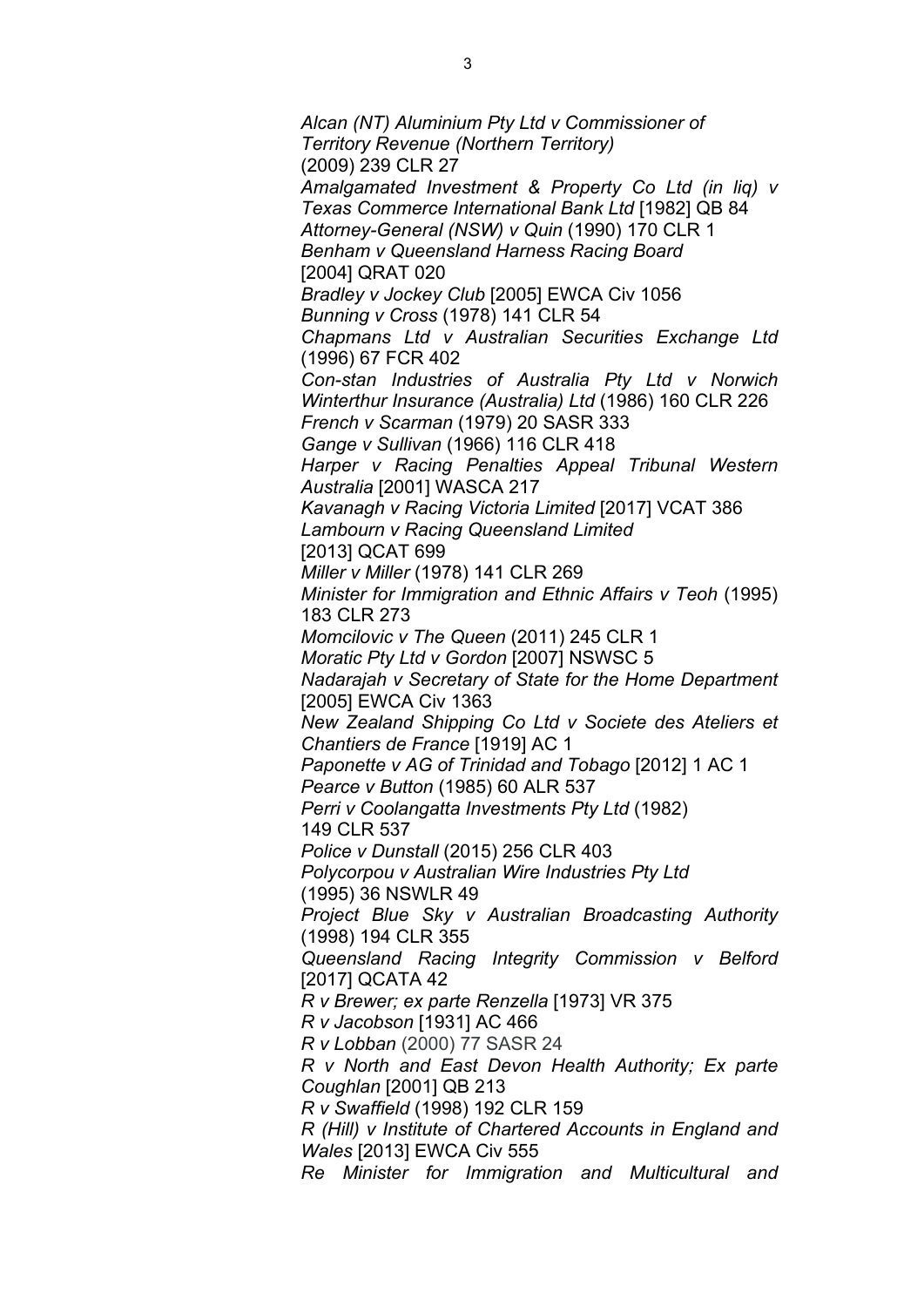*Indigenous Affairs; Ex parte Lam* (2003) 214 CLR 1 *Stampalia v Racing Penalties Appeal Tribunal of Western Australia* [1999] WASC 7 *Suttor v Gundowda Pty Ltd* (1950) 81 CLR 418 *Swinburne v David Syme & Co* [1909] VLR 550 *Victorian Stevedoring and General Contracting Co Pty Ltd and Meakes v Dignan* (1931) 46 CLR 73 *Waltisbuhl v Queensland All Codes Racing Industry Board* [2016] QCAT 204 *Wilson v First Country Trust Ltd (No 2)* [2004] 1 AC 816

# **APPEARANCES and REPRESENTATION (if any):**

| <b>APPLICANT/APPELLANT</b> | Mr S Mcleod of Counsel instructed by Lander<br>and Rogers Lawyers                             |
|----------------------------|-----------------------------------------------------------------------------------------------|
| <b>RESPONDENT</b>          | Mr J Murdoch of Counsel and Mr T O'Brien of<br>Counsel instructed by Attwood Marshall Lawyers |

# **REASONS FOR DECISION**

- [1] The appellant<sup>1</sup> replaced Racing Queensland as the peak industry control body of racing within the state in  $2016<sup>2</sup>$  The respondent is a licensed greyhound trainer. Both parties are bound by contract to adhere to<sup>3</sup> the national (GAR) and the local (LR) rules<sup>4</sup> made under the *Racing Act 2002*  $(Qld)$  (the Act).<sup>5</sup>
- [2] The LRs are incorporated into and complement the GARs to cater for jurisdictional variations.<sup>6</sup> They are statutory instruments<sup>7</sup> and commence on the day they are made. $8$  The Act prevails over the rules to the extent of any inconsistency.<sup>9</sup> The 2002 Act was significantly amended in July 2016, and subsequent references to it are to the version current as at 1 July 2014.
- [3] GAR 83(2)(a) requires greyhound owners and trainers to ensure that a dog competing in a race is presented drug free. Liability for a so called presentation offence is strict; that is, it does not depend on proof of intention or other degree of fault. It can be committed negligently or even inadvertently.

<sup>1</sup> <sup>1</sup> QRIC or the Commission.<br><sup>2</sup> Pacing Act 2002 (Old) (cu

<sup>&</sup>lt;sup>2</sup> *Racing Act 2002* (Qld) (current) s 222(2).

<sup>3</sup> *R v Brewer; ex parte Renzella* [1973] VR 375.

<sup>4</sup> *Local Rules of Racing (Greyhound Racing)* (Qld) (LR).

<sup>5</sup> *Racing Act 2002* (Qld) ss 78(2), 91(1).

<sup>6</sup> *Greyhounds Australasia Rules* (GAR) r 5-6.

<sup>7</sup> *Racing Act 2002* (Qld) s 79.

<sup>8</sup> *Statutory Instruments* Act 1992 (Qld) s 32.

<sup>9</sup> *Racing Act 2002* (Qld) s 91(5).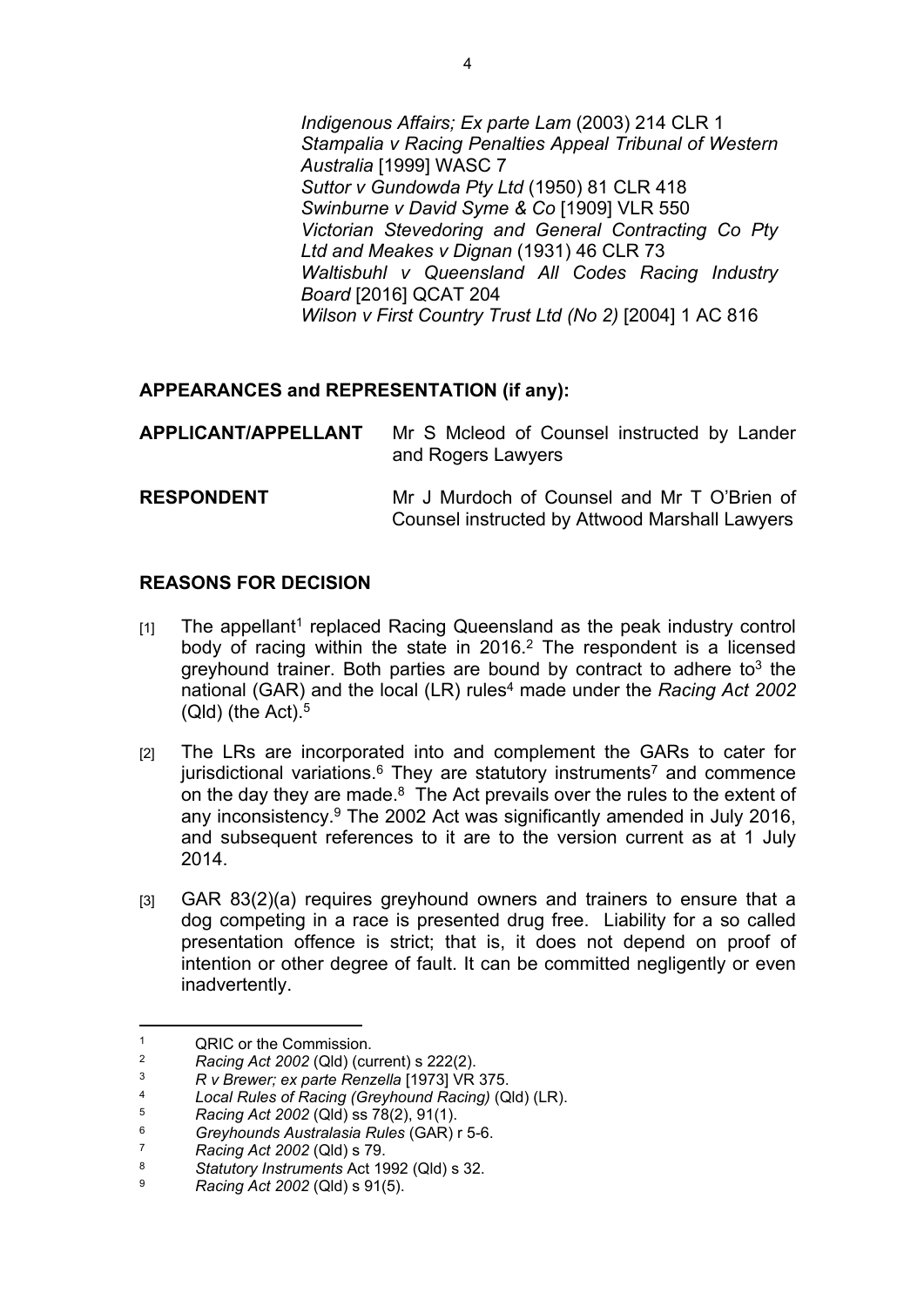- [4] Proof of presentation rule breaches is facilitated by a statutorily prescribed system of certification under which a positive test result for a banned substance creates, not merely evidences, liability for a penalty. Thus, if a prohibited substance is detected in a sample, the person in charge of the greyhound "shall be guilty of an offence".<sup>10</sup>
- [5] One of the respondent's dogs, Your Deal, put in a winning run at Albion Park on 12 October 2015. A pre-race urine sample later tested positive for an excessive quantity of cobalt. Cobalt<sup>11</sup> above a mass concentration of 100 nanograms per millilitre is a banned substance.<sup>12</sup>
- [6] The stewards disqualified the respondent for 18 months based on his plea of guilty and the evidence of two certificates of analysis (Exhibits (Ex) 5 and 13) issued by different analysts from the same laboratory. Without the certificates there is no evidence of the concentration of cobalt in the system of the dog before the race.
- [7] The respondent successfully appealed to the Queensland Racing Disciplinary Board (QRDB) by way of rehearing against both charge and penalty.
- [8] The QRDB held, in effect, that facilitated proof of a contrary presentation by means of an analyst's certificate required conclusivity and as Ex 13 was a nullity because it was not issued by another drug testing laboratory, not even a prima facie case of breach of the presentation rule was made out.
- [9] QRIC appeals the QRDB decision on two specific questions of law. The first is that QRDB misinterpreted the rules and wrongly excluded a conclusive certificate of analysis (Ex 13) by confusing a common practice with a mandatory rule of law. The second is an alleged failure to decide the effect of the substantial compliance proviso in s 352A of the Act.
- [10] The central concerns of QCAT in exercising its appeal jurisdiction for disciplinary orders are whether the procedure was fair, the governing statute or legal principles, criteria, standards and tests were correctly understood, stated and applied to reasonable evidence-based probable primary facts or logical inferences, and that any judgment or discretion was exercised rationally and justly.<sup>13</sup>
- [11] Stewards panels and appeal boards are comprised of trusted experts with relevant knowledge and experience of racing and are generally better placed than the tribunal to decide the relative importance of the central rules when they are contravened and what the proportionate penalty for proven breaches should be. They are not required or expected to reach a 'correct' decision but merely a legal, reasonable and proportionate one by fair means. Hypervigilant scrutiny or meddling with honest and

<sup>10</sup> GAR r  $80(6)$ ,  $83(3)$ .

<sup>11</sup> A performance enhancing trace element found in vitamin B12 supplements.<br> $12$  CAB r 1

 $12$  GAR r 1.<br> $13$  Bradlevy

Bradley v Jockey Club [2005] EWCA Civ 1056.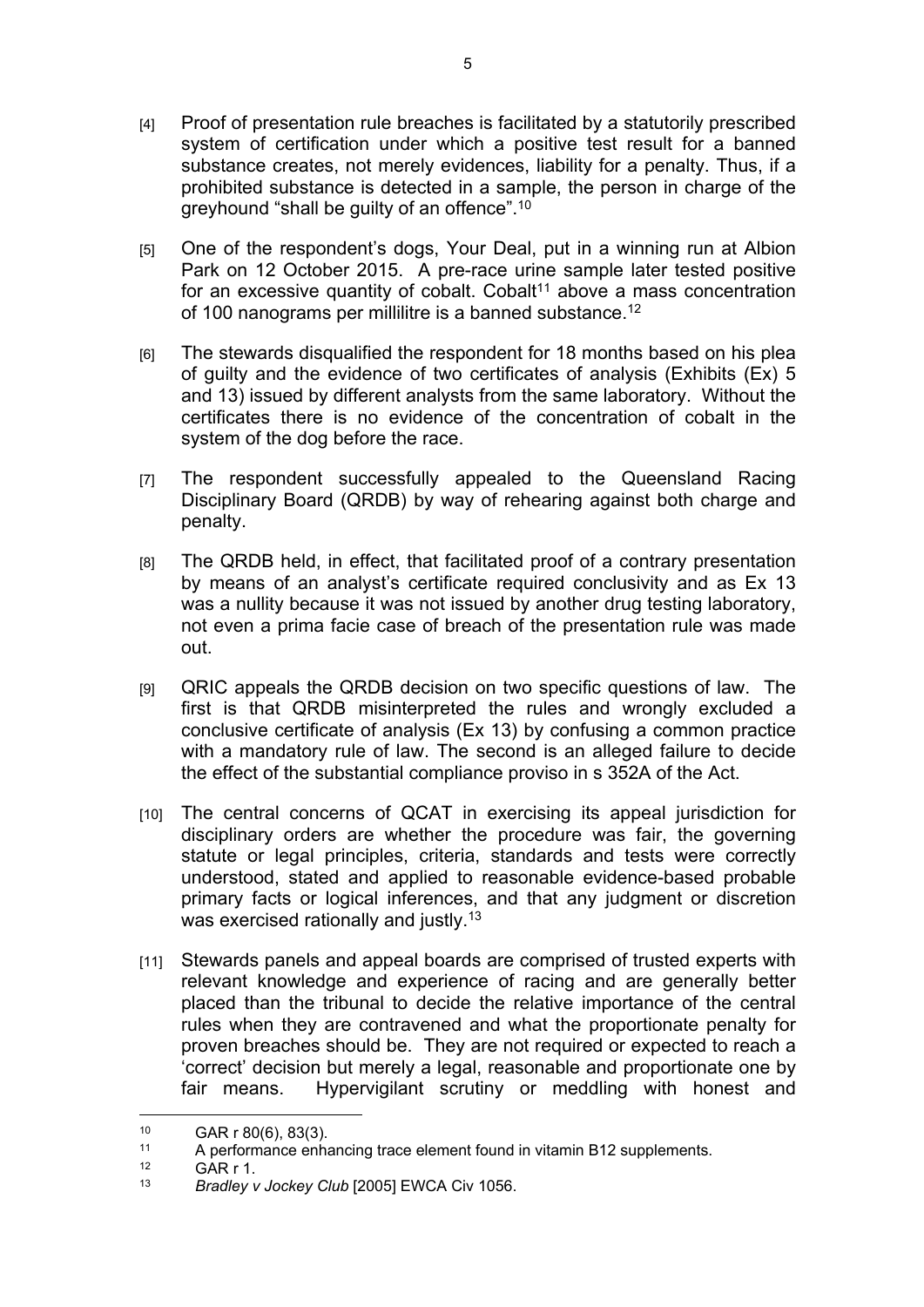reasonable but contestable decisions will seldom be in the overall public interest. Internal disciplinary processes will be given as much latitude as the principles of legality and fairness permit.

[12] As Sir Nicolas Browne-Wilkinson V-C said in *Croweley v Heartley*: 14

Sports regulating bodies ordinarily have unrivalled and practical knowledge of the particular sport … they … regulate. They cannot be expected to act in every detail as if they are a court of law. Provided they act lawfully and within the ambit of their powers, the courts should allow them to get on with the job they are required to do. It is important to look at the consequences of anything that appears to have gone wrong.

[13] Depending on the outcome it may be necessary to have a determination of the as yet undecided appeal by the respondent against the 18 month penalty. In the normal course the penalty issue would be referred back to QRDB. However, while the QRDB still has ongoing jurisdiction to deal with this matter,<sup>15</sup> it will, subject to further extensions of tenure, shortly go out of existence. Consequently, the matter may have to be finalised by the appeal tribunal itself.

## **The testing regime**

- [14] Racing stewards are empowered by GAR 79 to have any tests they deem necessary carried out in relation to a greyhound that has been entered for or has competed in an event.
- [15] The test sample is to be sealed and delivered by the stewards to "an accredited laboratory" for storage.<sup>16</sup> The stewards may then direct that all or some of a stored sample be submitted for any test to determine whether any prohibited substance was present in the swabbed greyhound's system at any relevant time.<sup>17</sup>
- [16] In October 2015 the Act required QRIC to give samples for analysis to an "accredited facility"<sup>18</sup> or "secondary facility"<sup>19</sup> in accordance with specified procedures<sup>20</sup> in Chapter  $4.21$  Section 143 of the Act relevantly provides:
	- (4) The control body must deliver the thing (eg a urine sample) for analysis  $t$ <sup> $-$ </sup>
		- (a) if the thing is to be delivered under an agreement between the control body and an accredited facility—the accredited facility that is a party to the agreement; or

<sup>&</sup>lt;sup>14</sup> (1986) The Times (24 July).<br> $\frac{15}{2000}$   $\frac{1}{2002}$  (Old) (currently)

<sup>15</sup> *Racing Act 2002* (Qld) (current) ss 214, 215, 217.

 $^{16}$  GAR r 80(3).

 $^{17}$  GAR r 80(5).

<sup>18</sup> *Racing Act 2002* (Qld) Sch 3: the term "accredited facility" is defined as a facility named in an accreditation certificate as an accredited facility.

<sup>19</sup> *Racing Act 2002* (Qld) Sch 3: the term "secondary facility" is defined as a facility named in the accredited facility's accreditation certificate as a secondary facility for the accredited facility.

<sup>&</sup>lt;sup>20</sup> Published by the Racing Animal Welfare and Integrity Board.<br><sup>21</sup> Pacing Act 2002 (Old) ss 115(3), 132, 143(3) (4); see also Gd

<sup>21</sup> *Racing Act* 2002 (Qld) ss 115(3), 132, 143(3)-(4); see also GAR r 80(3).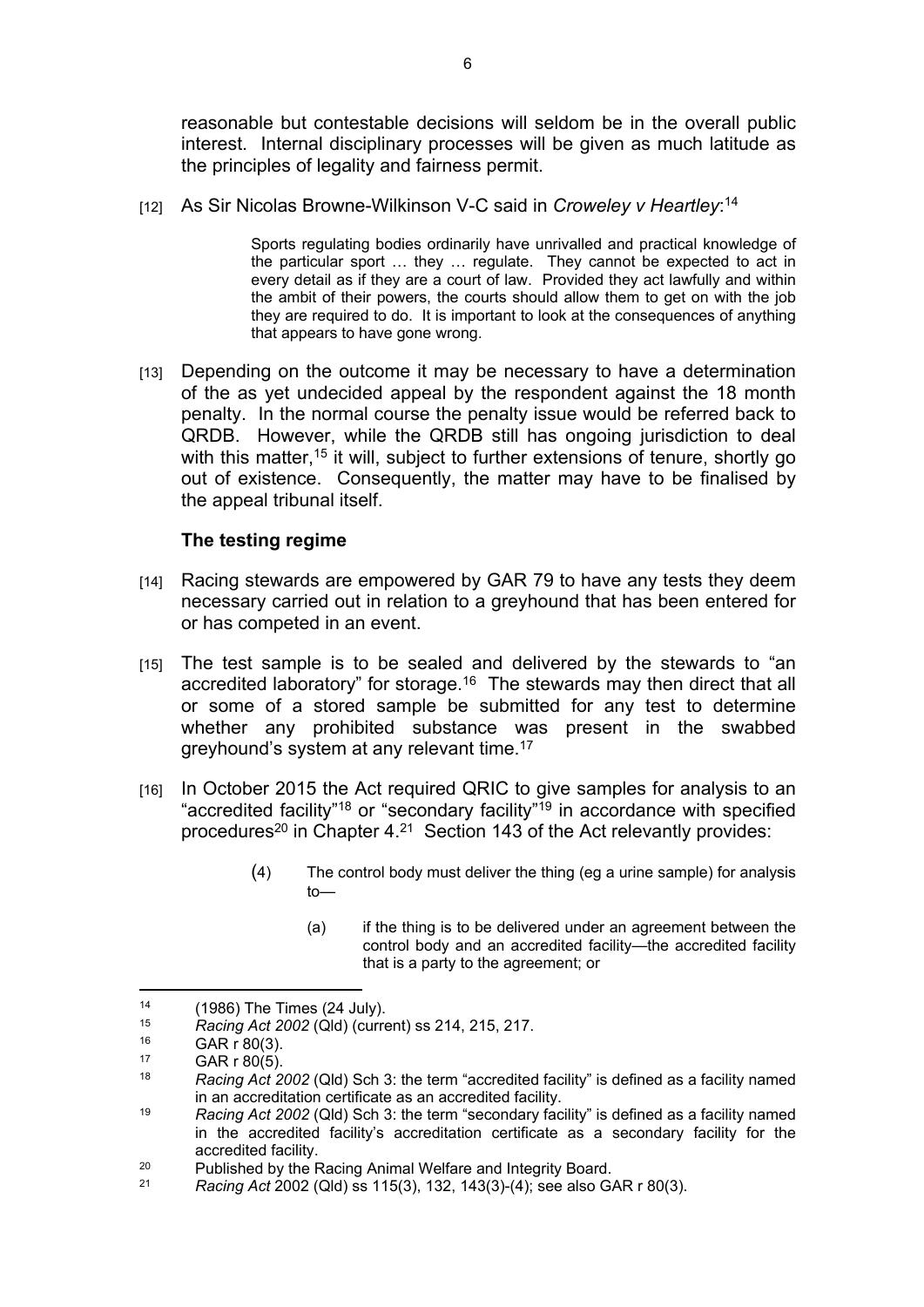- (b) otherwise—another facility that has the capacity to analyse things relating to licensed animals if the delivery is approved by an integrity officer.
- [17] An "accredited laboratory" means a laboratory approved by the control body to perform tests on biological samples taken from or produced by a greyhound.<sup>22</sup> The Racing Science Centre (RSC) meets that description but other laboratories that are not "accredited facilities" may too.
- [18] The RSC was the only accredited facility in Queensland at the time. Racing Analytical Services Limited Victoria (RASL) is an accredited secondary facility for RSC.
- [19] Section 146 of the Act continues:
	- (1) If a thing for analysis has been delivered to an accredited facility, a nominated person for the accredited facility must—
		- (a) give a receipt for the thing in the way prescribed under a regulation; and
		- (b) give the thing to an analyst at the accredited facility.
	- (2) However, if the thing can not be analysed at the accredited facility within a reasonable time, the nominated person may, instead of giving the thing to an analyst at the accredited facility, deliver the thing for analysis to a secondary facility for the accredited facility.
- $1201$  Under s 352A(2) of the Act, where there is a decision of a board on an accepted appeal against an appellable decision of a control body, and the control body relied on a relevant certificate of analysis, it is enough for the board to be satisfied that the method of taking and dealing with the sample was in substantial compliance with the requirements of s 143 of the Act.
- [21] The uncontradicted evidence is that the method of taking and dealing with the sample taken from Your Deal on 12 October 2015 was in substantial compliance with the statutory requirements for ensuring the integrity of the sample.
- [22] The Act does not prescribe any procedure for analysing samples, however s 147 requires the "accredited analyst"<sup>23</sup> who tested a sample (or received the results of an analysis conducted by a secondary facility for the accredited facility) to notify the "accredited veterinary surgeon"<sup>24</sup> (or integrity officer) and issue a certificate stating whether and what drug was found and, if asked, the quantity.
- [23] GAR 81 states:

<sup>&</sup>lt;sup>22</sup> GAR r 1.<br><sup>23</sup> Booing

<sup>23</sup> *Racing Act 2002* (Qld) Sch 3: the term "accredited analyst" for an accredited facility means a person named in the accredited facility's accreditation certificate as an accredited analyst for the accredited facility.

<sup>24</sup> *Racing Act 2002* (Qld) Sch 3: the term "accredited veterinary surgeon" for an accredited facility means a veterinary surgeon named in the accredited facility's accreditation certificate as an accredited veterinary surgeon.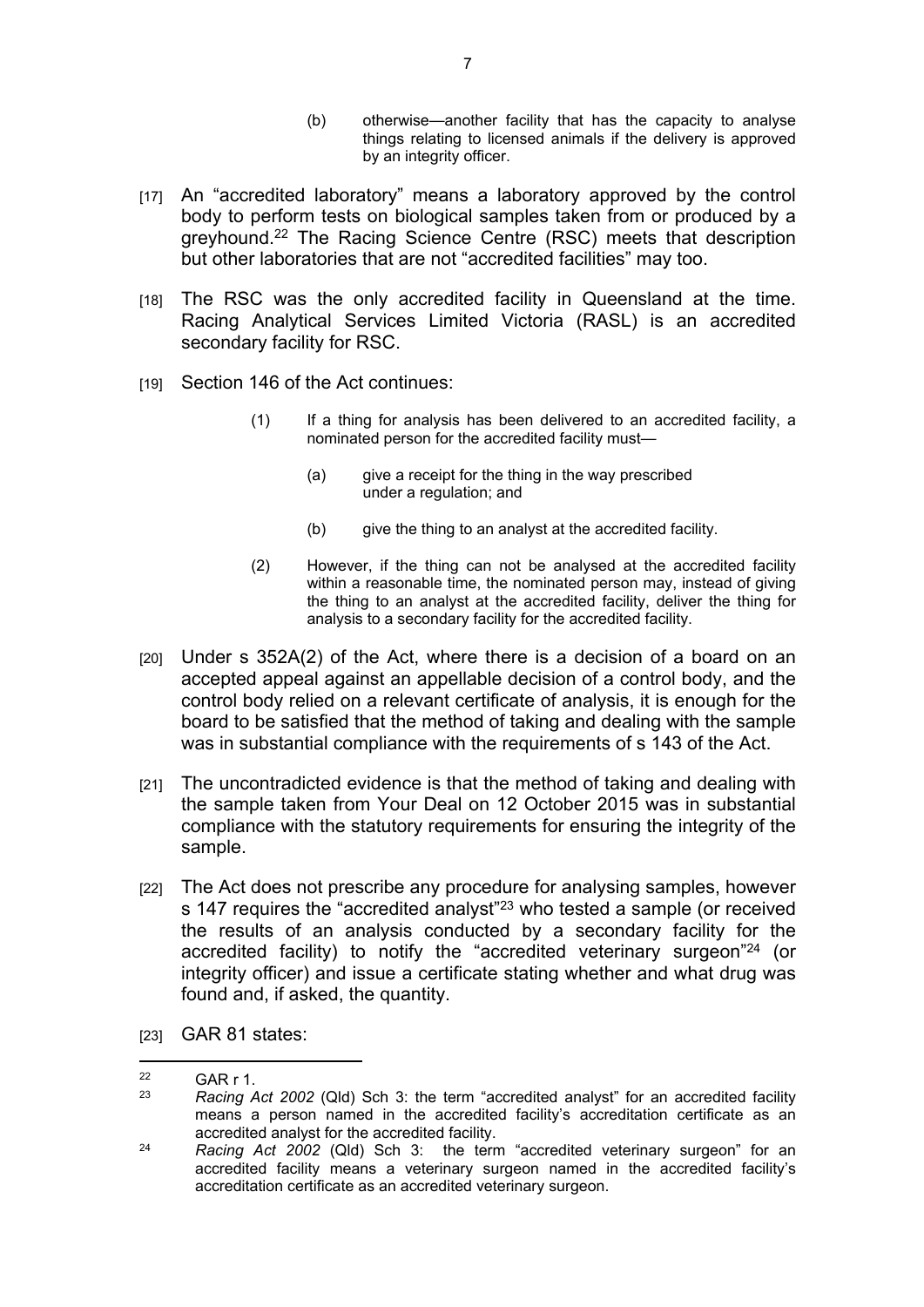- (1) Where a sample taken from a greyhound has been analysed by an accredited laboratory … **a certificate signed by an accredited laboratory officer**<sup>25</sup> **shall be**, without proof of the signature thereon, **prima facie evidence of the mattes contained therein** for the purpose of any proceedings pursuant to these Rules.
- (2) Where in any proceedings pursuant to these Rules it is necessary to prove that a substance is a prohibited substance or a permanently banned substance as defined in these Rules, a certificate signed by a veterinary surgeon, chemist or laboratory officer<sup>26</sup> approved by the Controlling Body, shall be, without the proof of signature, prima facie evidence of the matters contained therein for the purpose of any proceedings pursuant to these Rules.
- [24] GAR 82 goes on to direct that on receipt of an analyst's certificate issued under GAR 81(1) the stewards "shall" officially notify the owner and trainer of the finding and that an inquiry is to be held into the circumstances of a sample discrepancy. Only the LRs deal directly with the issuing of a second certificate of analysis.
- $[25]$  LR 18(a) requires the stewards to advise the owner or trainer:

…**that the second part of the Sample shall be sent to an accredited facility for confirmation** of the declared prohibited substance. Such confirmation will result in a Certificate of Analysis being issued.

- [26] Notwithstanding the precise content and practical effect of the Act and official rules of greyhound racing, the prevailing greyhound racing practice up to October 2015 was for samples to be handed over to RSC after being split into A and B aliquots. If the A or primary swab tests positive the result is cross checked by analysis of the reserve, referee or B sample at another laboratory, such as RASL, as a precaution against false positives.
- [27] Historical cases of alleged doping against two horse trainers have been discontinued by QRIC when it was discovered the similar procedures required by Australian Harness Racing Rules (AHRR 191(2)) and the Australian Rules of Racing (ARR 178D(7)) were not followed.
- [28] On 27 November 2015, that is, between the initial inquiry on 12 October 2015 and the rehearing on 21 April 2016, LR 18 was amended to more closely reflect what actually happened in practice and to bring it into line with the AHRR and ARRs <sup>27</sup>
- [29] In its current form LR 18 reads:

 $25$  An "accredited laboratory officer" is undefined.<br> $26$  An accredited applyet for an accredited for

<sup>26</sup> An accredited analyst for an accredited facility means a person named in the accredited facility's accreditation certificate as an accredited analyst for the accredited facility. An accredited veterinary surgeon for an accredited facility a veterinary surgeon named in the accredited facility's accreditation certificate as an accredited veterinary surgeon.

<sup>&</sup>lt;sup>27</sup> Amendments to AHRR r 191(2) were made on 25 August 2000; the ARR were amended on 1 May 2015 to include r 178D(7).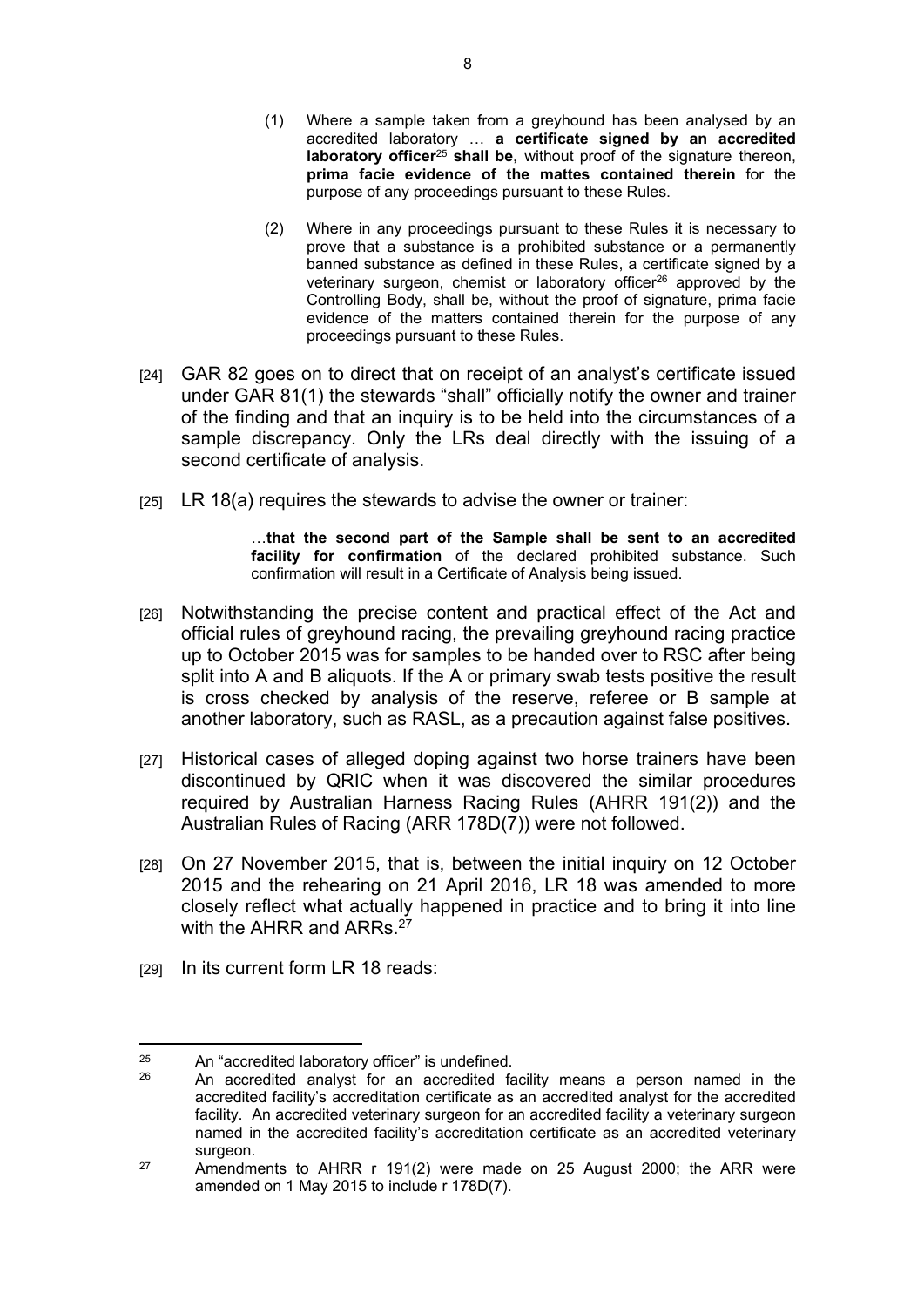- (1) A certificate from a drug testing laboratory approved by the Controlling Body which states the presence of a prohibited substance in or on a greyhound at, or approximately at, a particular time, or in blood, urine, saliva, or other matter or sample or specimen tested, or that a prohibited substance had at some time been administered to a greyhound is prima facie evidence of the matters certified.
- (2) If another drug testing laboratory approved by the controlling body analyses a portion of the sample or specimen referred to in sub rule (1) and certifies the presence of the same prohibited substance referred to in sub rule (1) in the sample or specimen that certification together with the certification referred to in sub rule (1) is conclusive evidence of the presence of that prohibited substance
- (3) A certificate furnished under this rule which relates to blood, urine, saliva, or other matter or sample or specimen taken from a greyhound at a meeting shall be prima facie evidence if sub rule (1) only applies, and conclusive evidence if both sub rules (1) and (2) apply, that the greyhound was presented for a race not free of prohibited substances.
- [30] Additionally, LR 18(7) now allows a control body, for "sufficient" reason, to authorise a different qualified analyst from the same "drug testing laboratory"<sup>28</sup> to supervise the analysis of both the A and B samples. In cases where the second test confirms the first certificate, the "further" positive certificate is conclusive evidence that the prohibited substance was present in or on the greyhound at the time the sample or specimen was taken.<sup>29</sup> There was no evidence capable of supporting a finding about the sufficiency of the reasons why the analysis of both samples taken from Your Deal were conducted by the same laboratory.
- [31] Appeals by way of rehearing must apply the circumstances as they exist at that time and according to the law then in force so that the rights and liabilities of the parties are determined as at the date of the rehearing.<sup>30</sup> However, the general interpretive principle is that a statutory rule cannot be acted on after its repeal or amendment.
- [32] This raises the technical question of whether the Board should have proceeded under the old (LR 18(a)) or the new (LR 18(1)-(7)) rules, but the appeal was argued and is decided on the basis of the presumption that laws regulating rights and duties do not apply retrospectively, that is, to past events.<sup>31</sup>
- [33] In any event, the QRDB applied neither version of LR 18, but forced the QRIB to adhere to the prior practices, with the effect that Ex 5 was insufficient proof on its own and Ex 13 was devoid of evidentiary value because both certificates of analysis were issued by RSC.

<sup>&</sup>lt;sup>28</sup> LR r 1: the term "drug testing laboratory" means an accredited facility under the Act; *Racing Act 2002 (Qld)* Sch 3 defines it as a facility named in an accreditation certificate as an accredited facility. Again RSC qualifies.

<sup>&</sup>lt;sup>29</sup> LR r 18(2).

<sup>30</sup> *Victorian Stevedoring and General Contracting Co Pty Ltd and Meakes v Dignan*  (1931) 46 CLR 73, 106-08.

<sup>31</sup> *Wilson v First Country Trust Ltd (No 2)* [2004] 1 AC 816.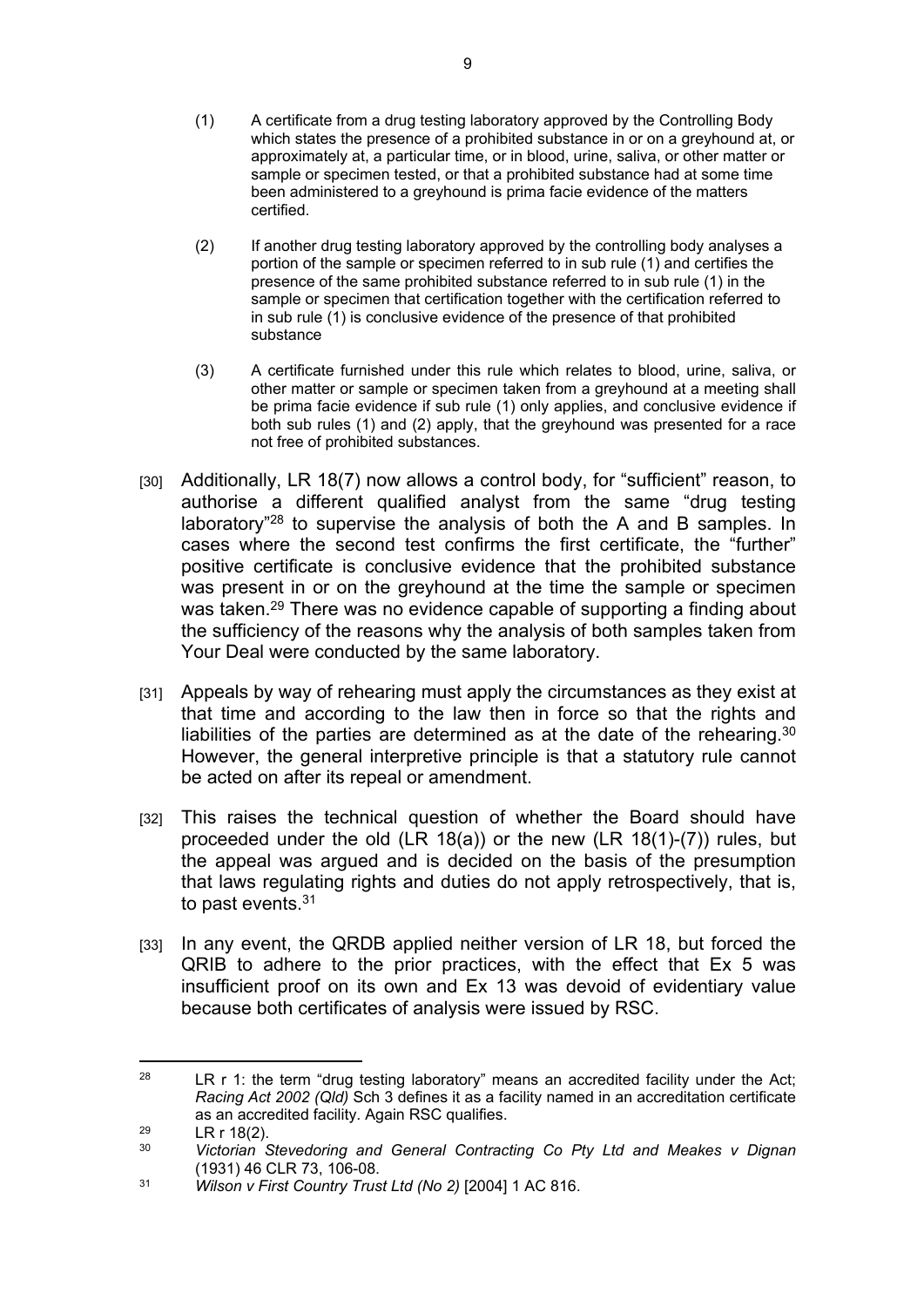[34] The legal correctness of the QRDB's decision depends on the requirements of LR 18(a), and the practical effect of the industry practice and Ex 8.

#### **The context**

- [35] RSC received the pre-race urine sample (identified as sample 382770 collected from Your Deal on 12 October 2015)<sup>32</sup> via courier on 13 October 2015. The primary (or A) portion was analysed sometime between then and 27 October 2015, while the reserve (or B) portion was isolated in secure storage until 5 January 2016.<sup>33</sup>
- [36] The primary portion of Your Deal's pre-race urine sample was delivered by stewards to and later analysed by RSC in Brisbane.<sup>34</sup>
- [37] Certificate of analysis 42614R (Ex 5) issued on 27 October 2015 by an "accredited analyst" and "accredited laboratory officer" recorded a positive result for the banned performance enhancer cobalt at a mass of more than the threshold amount, with a 99.7% certainty level.
- [38] The Acting General Manager of Stewards and Integrity Operations for Racing Queensland was immediately notified of the discrepancy by letter and asked to contact RSC about arrangements for the delivery of the reserve portion of 382770 to RASL.<sup>35</sup>
- [39] As obliged by GAR 82 and LR 18(a) the stewards served Ex 8 on the respondent on 30 October 2015, informing him of the finding and advising that the reserve portion of 382770 was being transferred to RASL for confirmation.
- [40] Whether prompted by the mistaken belief that the change to LR 18 in November 2015 was in force or not (the reason does not really matter), RSC was directed by Racing Queensland on 4 January 2016 to have the reserve sample of 382770 analysed internally by an accredited analyst instead of being sent to RASL.<sup>36</sup>
- [41] A different accredited analyst later issued certificate of analysis 43091R (Ex 13) confirming 42614R (Ex 5) on 28 January 2016.
- [42] The QRDB upheld the appeal because although Exs 5 and 13 were to the same effect, and were signed by different accredited analysts, they were issued by the same testing laboratory which, according to the Board, meant:

… the second certificate is therefore inadmissible in determining whether there is conclusive evidence of the fact that the greyhound was presented for a race not free of prohibited substances. … (the) first certificate is admissible and is

 $\frac{32}{33}$  Sample 382770.

<sup>33</sup> Affidavit of Dr Karen Maree Caldwell, affirmed June 2016, [6]-[8], [10].<br>34 Ey 2, BSC V36, Booord of Sample Cuntedy and Diapateb, Bratecol A

 $34$  Ex 3, RSC V36, Record of Sample Custody and Dispatch, Protocol A.<br> $35$  Affidavit of Dr Karen Maree Caldwell, affirmed June 2016, [12]

<sup>35</sup> Affidavit of Dr Karen Maree Caldwell, affirmed June 2016, [12].

Affidavit of Dr Karen Maree Caldwell, affirmed June 2016, [12]-[16].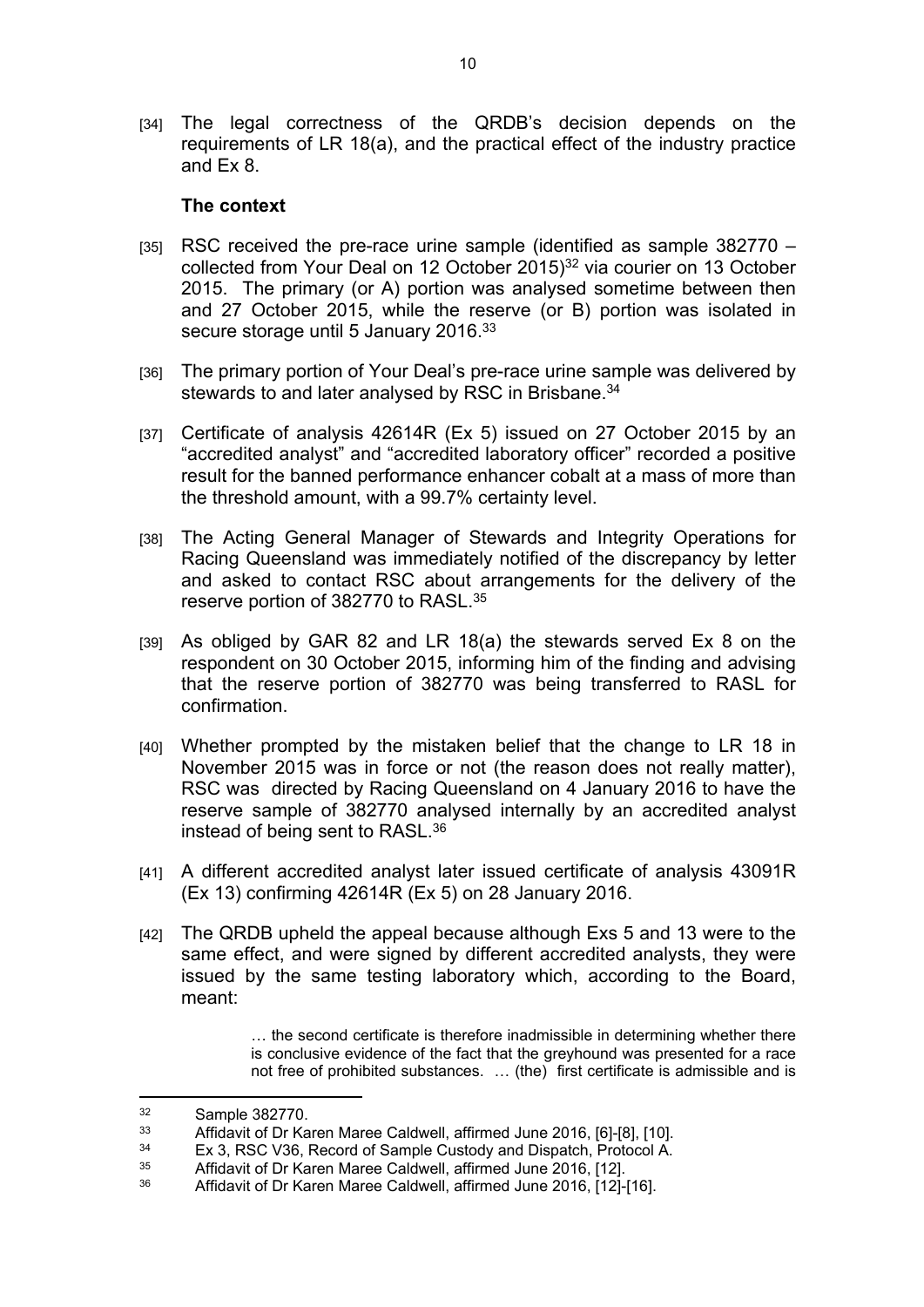prima facie evidence. The second certificate is what is demanded and required for there to be conclusive evidence of that fact.

The authorities throughout the history of drug related offences demand that there be two positive results … (with one) from the referee sample …<sup>37</sup>

#### **The rival contentions**

- [43] QRIC does not dispute that the admissibility of a certificate of analysis to make out an alleged rule breach depends on substantial compliance with any stated pre-condition, or that any "sufficiently significant"<sup>38</sup> departure from prescribed testing procedures including the taking, storing or transporting of a pre-race blood sample deprives it of evidentiary value. QRIC submits, however, that as Ex 13 is a certificate of analysis issued by an accredited facility (which RSC is) substantiating Ex 5, it is conclusive evidence of the presence of excessive cobalt. QRIC's submission is that despite Ex 8 and historical testing practices being contrary to external confirmation of Ex 5 by RASL or another laboratory, this was not a precondition to Ex 13's admissibility or probative value.
- [44] The respondent argues that (a) the rules as to testing need be read in the context of being part of a code adopting a strict liability regime in the form of the presentation rule; (b) the key phrase "shall be sent" in LR 18(a) irresistibly imposes duty on the regulator to deliver the B sample to an independent accredited facility – not just another analyst within the same facility – for corroborative testing if an A sample returns a positive result for a banned substance when tested; (c) the fact that RSC was the only accredited facility is irrelevant (even though, on his own argument a B sample certificate issued by RASL would have been a nullity); (d) the integrity procedures relating to the collection and storing of samples are the sole concern of s 143(3)(d), and the saving effect of s 352A is limited to collection and transferring samples and not to the analysis of samples; and (e) even if legally admissible Ex 13 is liable to discretionary exclusion.
- [45] Mr Murdoch QC contends that the Act and both sets of rules constitute an inflexible multi-stage anti-doping code with minimum standards and built-in safeguards to protect owners and trainers against wrongful conviction for a no fault presentation offence by requiring confirmation of a positive test by an impartial body as a precondition to the admissibility of analysis certificates, especially those with presumptive or conclusive evidentiary effect.
- [46] Thus, the questions the appeal raises are whether:
	- (a) Ex 13 was inadmissible for procedural irregularity because the same testing laboratory issued Ex 5, and should not have been accorded any evidentiary weight whatsoever by racing stewards; and

<sup>&</sup>lt;sup>37</sup> Kadniak and Racing Queensland (9 May 2016) 3.<br><sup>38</sup> Benham v Queensland Harness Bacing Board <sup>120</sup>

<sup>38</sup> *Benham v Queensland Harness Racing Board* [2004] QRAT 020, 9.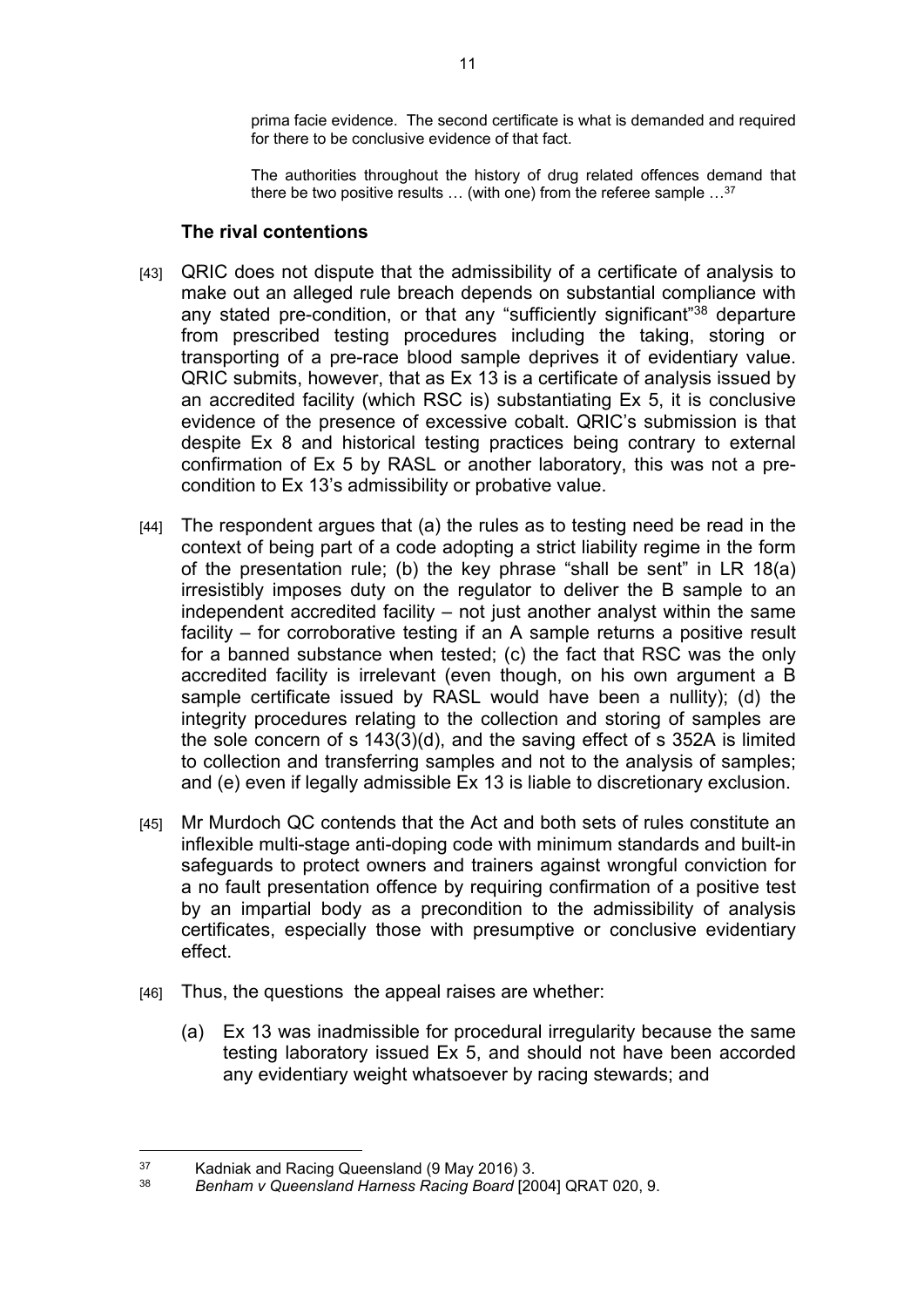(b) even if Ex 13 was admissible, was it still liable to exclusion as a matter of discretion?

# **Admissibility and weight**

- [47] Where the law spells out the conditions to be met for forensic admissibility, the regulator has the onus of demonstrating strict compliance before the evidence is legally capable of being accepted and acted on by a decision maker in proof of a disputed fact. Any imperative words must be obeyed to the letter. It has been repeatedly held that substantial noncompliance or irregularity can invalidate a step, the binding effect of the rules, or the exercise of a power conferred by them,<sup>39</sup> as well as totally excludes the benefit of being able to prove the facts it facilitates.<sup>40</sup>
- [48] In the matter of *Hansen*, <sup>41</sup> for instance, the QRDB upheld an appeal by a trainer on the basis that a positive certificate was not issued by an accredited analyst. According to the Board –

… there is no discretion to be exercised. Either the reception and analysis of the "B" sample complied with the requirements of the Act or it did not. This is a mandatory provision of the Act. It is not optional for Racing Queensland or any other authority to fail to comply … all necessary protocols and procedures in the legislation must be followed or the certificates are not admissible and of no value whatsoever.

- [49] Likewise, in *Rochelle Smith*<sup>42</sup> the QRDB held that it would have been unfair and a denial of justice to allow the use of a B sample certificate where the reserve portion of the sample was initially analysed by a nonaccredited facility then retested by an accredited laboratory.
- [50] In *Kavanagh v Racing Victoria Limited*<sup>43</sup> horse owners objected to the admissibility of positive test results for cobalt because of the regulator's failure to comply with a rule of horse racing. The rule required an official laboratory to refer both the control and reserve portions to "another" official laboratory for confirmation as a condition to the acceptance of "the certified findings of both … laboratories as prima facie evidence" of the detection of a prohibited substance.<sup>44</sup>
- [51] An official racing laboratory could only engage another approved testing laboratory to test for cobalt if it did not have the equipment to do so itself, provided it referred both the control and reserve portions of the sample.
- [52] The procedure was intended to ensure that samples were separately tested by, at least, two approved scientific laboratories. That did not

- <sup>40</sup> *Kavanagh v Racing Victoria Limited* [2017] VCAT 386.
- 41 Hansen and Racing Queensland, 30 August 2016, 5.<br>42 Beebelle Smith and Beeing Queensland, 31 August 2

<sup>39</sup> *Perri v Coolangatta Investments Pty Ltd* (1982) 149 CLR 537; *Gange v Sullivan* (1966) 116 CLR 418; *Suttor v Gundowda Pty Ltd* (1950) 81 CLR 418; *New Zealand Shipping Co Ltd v Societe des Ateliers et Chantiers de France* [1919] AC 1.

<sup>42</sup> Rochelle Smith and Racing Queensland, 31 August 2016, 4.<br>43 [2017]  $VCT$  386

 $^{43}$  [2017] VCAT 386.

 $Ibid [31]$ .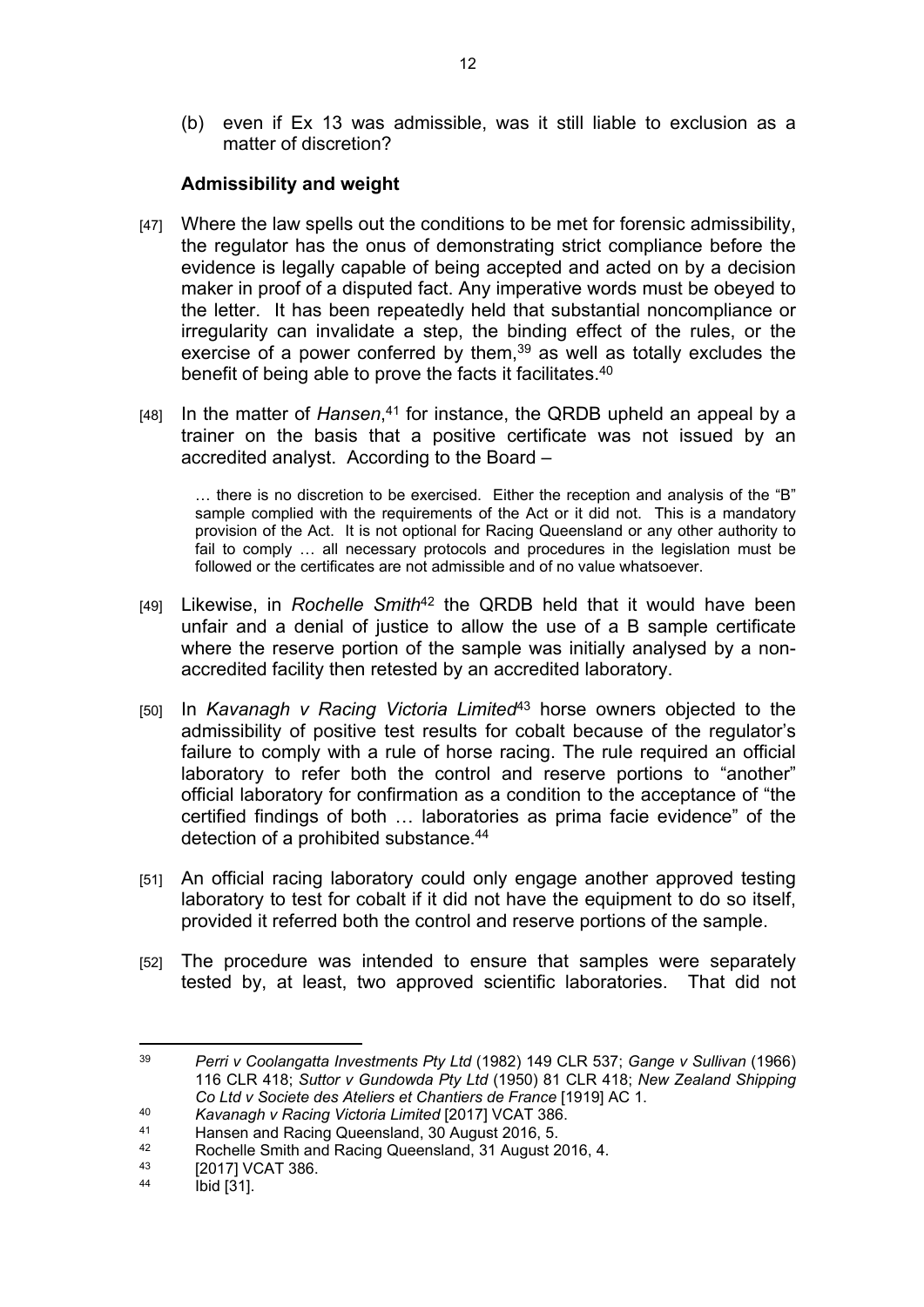happen. Justice Garde<sup>45</sup> concluded that the degree of noncompliance was too substantial to overlook and the certified results derived from such a significant departure from standard procedures could not be relied at all on by the regulator.

- [53] Thus, the right question to ask of any drug testing procedure is whether a step taken is forbidden,<sup>46</sup> or conversely, was one omitted mandatory? Rules are made to be obeyed, not broken. If the control authority can choose whether and when to be bound by them, or ignore them at will, why have control rules at all?<sup>47</sup>
- [54] Senior Counsel for the commission submits that LR 18(a) was either (a) strictly complied with because it only insists on informing the trainer of an initial discrepancy in the A sample and that the B sample was intended to be sent to "an accredited facility" (RSC); (b) the confirmation process was in substantial compliance with any mandatory procedural requirements and the unintended misinformation in Ex 8 that the second part of sample was to be sent to RASL for analysis is immaterial; (c) in any case, the suggested obligation to send the B sample to another "accredited facility" could not be practically complied with because in 2014 there was no "accredited facility" except RSC; and (d) even if the LRs did not permit the B sample to be tested by RSC, Ex 13 still has evidentiary value and corroborates the prima facie facts stated in Ex 5.
- [55] The respondent identifies independent analysis by another testing laboratory as a precondition to the admissibility and probative value of Ex 13. He argues that LR 18(a) confers a basic right on the respondent to have a positive primary swab result separately verified by an 'honest broker' and that the denial of that right was aggravated by his client's detrimental reliance on the undertaking implied by past practice and the express terms of Ex 8 to have the A sample certificate independently verified.
- $[56]$  In my opinion, the key phrase in LR 18(a) is 'sent to'.
- [57] The meaning of any expression used in a control rule is construed according to its text, context and objective purpose. It is ascertained from what a reasonable party bound by the rule would have understood it to mean.<sup>48</sup>
- [58] Which of the reasonably possible uses it was meant to have in the context of LR 18(a) is a question of law. Interpretation principles require that where more than one constructional choice is reasonably open, ambiguous rules and the like (where neither proposed construction is incontestably right or wrong) are interpreted consistently with the one that

<sup>45</sup> President of VCAT.

<sup>46</sup> *R (Hill) v Institute of Chartered Accounts in England and Wales* [2013] EWCA Civ 555.

<sup>47</sup> *Chapmans Ltd v Australian Securities Exchange Ltd* (1996) 67 FCR 402.

<sup>48</sup> *Project Blue Sky v Australian Broadcasting Authority* (1998) 194 CLR 355, 384 [78]; *Alcan (NT) Aluminium Pty Ltd v Commissioner of Territory Revenue (Northern Territory)* (2009) 239 CLR 27.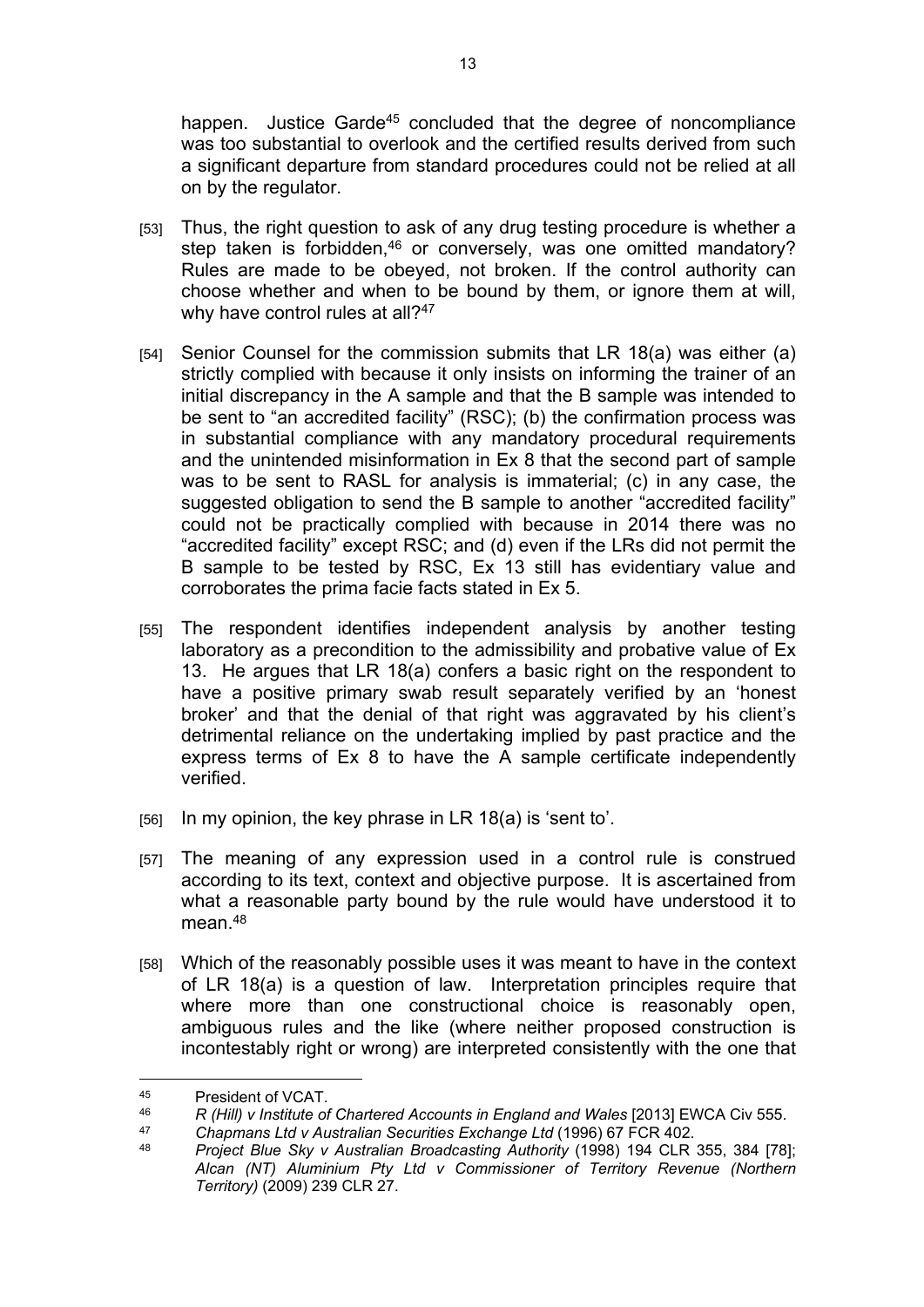avoids or minimizes the encroachment of fundamental common law rights and freedoms.<sup>49</sup>

- [59] On this basis either party's approach could safely be preferred without error. The best the tribunal can do in those circumstances is to apply the interpretation that best achieves the purpose of the control rules.
- [60] LR 18(a) actually says nothing about what evidentiary effect a certificate of analysis issued by the accredited facility for a B sample 'sent to' it for confirmation has. Nor does it say where it expects it to be sent from. All it specifically dictates is "notification that the second part of the sample "shall be sent to an accredited facility for confirmation".
- [61] The rule does not give any imperative direction to QRIC stewards to send the B sample to a different accredited facility. There is no logical reason why a B sample cannot be sent by RSC to itself for confirmation of a positive A sample result as long as scientific integrity is assured.
- [62] It is reasonably arguable that LR 18(a) does not intend confirmatory testing to be conducted at the same place as the initial analysis and that the word "another" should be imported into the rule in front of "accredited facility". The flaw in that argument is that it wrongly assumes that A samples are only ever delivered to an "accredited facility" in accordance with s 143(4)(a) of Act. However s 143(4)(b) of the Act allows for delivery to "another facility" approved by an integrity officer, and the GAR's only envisage an A sample being given to an "accredited laboratory", which may or may not also be an "accredited facility".
- [63] Overall, I think the main integrity control mechanism is analysis by an "accredited analyst" at "an accredited facility" and that admissibility depends on notification of the initial test result, not independent analysis. RSC is an "accredited facility" and Ex 13 is a certificate of analysis confirming the presence of cobalt in Your Deal's pre-race specimen issued by an "accredited analyst".
- [64] Neither the Act nor the rules make the independent analysis of a B sample a condition of admissibility and the respondent has no common law right to insist on one. Accordingly, Racing Queensland met the precondition in LR 18(a).
- [65] Thus, both Ex 5 and Ex 13 are admissible and, subject to any exclusionary discretion, have the evidentiary value the regime accords it; that is, double prima facie effect.
- [66] When the law talks about evidence being prima facie it intends one of two meanings: either, it is weighty enough to entitle but not oblige a reasonable person or panel to decide the issue it relates to in favour of the party propounding it; or, it is so weighty that it cannot be reasonably

<sup>49</sup> *Momcilovic v The Queen* (2011) 245 CLR 1.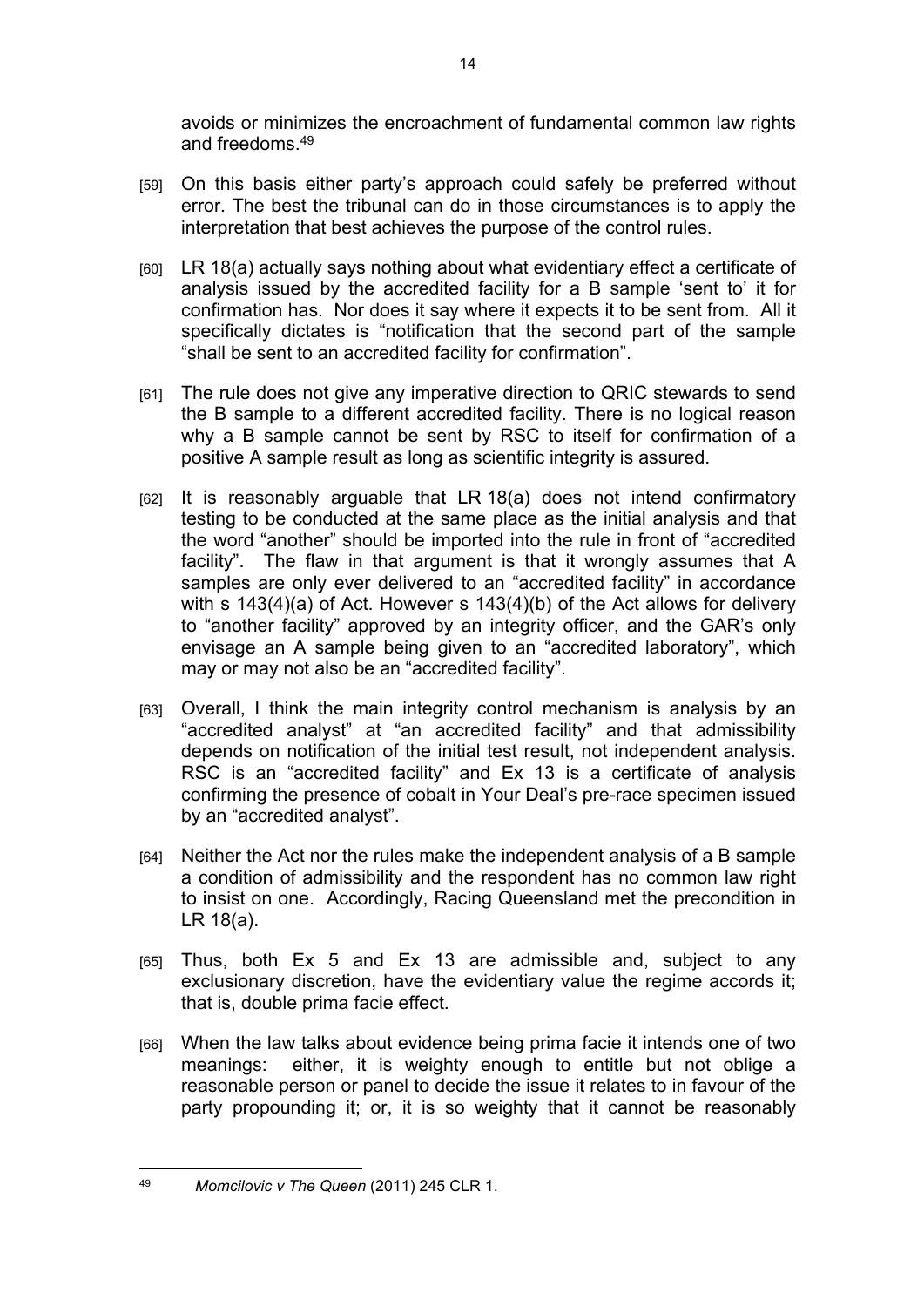rejected unless countered by even more cogent facts or inferences. In other words, it is presumptive proof.<sup>50</sup>

- [67] Evidence of a fact is conclusive when the fact must be found unless it is inherently improbable or incredible.<sup>51</sup>
- [68] A prima facie certificate can be strengthened or weakened by corroborative or contrary evidence,<sup>52</sup> but according to Stratford J in *R v Jacobson,*<sup>53</sup> in the absence of further evidence "… prima facie proof becomes conclusive proof" and the party giving it discharges the onus of proving the relevant fact.<sup>54</sup>
- [69] However, past decisions about the effect of a second certificate of analysis on the probative value of the first one are widely inconsistent. In *Lambourn v Racing Queensland Limited*, <sup>55</sup> for example, the A sample certificate recorded carbon dioxide  $(CO<sub>2</sub>)$  levels that were in excess of the limit. The second certificate recorded a level slightly below the limit. Racing Queensland argued that the B sample result supported the prima facie effect of the A sample certificate.<sup>56</sup> The tribunal disagreed and held that the second certificate was not probative of the levels of  $CO<sub>2</sub>$  at all and the only evidentiary value it had<sup>57</sup> was to cast doubt about the prima facie value of the levels stated in the first.<sup>58</sup>
- [70] In *Waltisbuhl v Queensland All Codes Racing Industry Board*, <sup>59</sup> by contrast, a  $CO<sub>2</sub>$  concentration of 37.1 mmol/L was reported in the first certificate, and the second certificate recorded a concentration of 36 mmol/L. The tribunal accepted that both certificates formed part of the evidence.<sup>60</sup> The first certificate was prima facie evidence of a breach under 191(1), (3) and (4) AHRR, $61$  while the second made a conclusion that it was more probable than not that the horse was over the permitted level a more comfortable one to reach.<sup>62</sup>
- [71] Most recently in *Queensland Racing Integrity Commission v Belford*<sup>63</sup> a trainer was charged under AHRR 190(1). He pleaded guilty and was disqualified for six months but on appeal the QRDB set aside the conviction altogether. There the B sample showed a  $CO<sub>2</sub>$  concentration 0.9 mml/L less than the A sample certificate (37.5 mml/L) and only 0.6 above the threshold. The QRIC claimed that the QRDB wrongly decided

<sup>50</sup> *Cross on Evidence*, vol 1 (at 200) [1605].

<sup>51</sup> *Swinburne v David Syme & Co* [1909] VLR 550, 565.

<sup>52</sup> *Harper v Racing Penalties Appeal Tribunal Western Australia* [2001] WASCA 217 [37].

 $53$  [1931] AC 466.

 $^{54}$  Ibid 478-479.

 $^{55}$  [2013] QCAT 699.

 $\frac{56}{57}$  Ibid [10].

 $\frac{57}{58}$  Ibid [16].

**Ibid [17].** 

 $^{59}$  [2016] QCAT 204.

 $^{60}$   $^{1}$   $^{1}$   $^{1}$   $^{1}$   $^{1}$   $^{1}$   $^{1}$   $^{1}$   $^{1}$   $^{1}$   $^{1}$   $^{1}$   $^{1}$   $^{1}$   $^{1}$   $^{1}$   $^{1}$   $^{1}$   $^{1}$   $^{1}$   $^{1}$   $^{1}$   $^{1}$   $^{1}$   $^{1}$   $^{1}$   $^{1}$   $^{1}$   $^{1}$   $^{1}$   $^{1}$   $^{1}$   $^{1}$   $^{1}$   $^{1}$   $^{1}$ 

 $^{61}$  Ibid  $[20]$ .<br> $^{62}$  Ibid  $[27]$ 

 $^{62}$  Ibid [27].

<sup>[2017]</sup> QCATA 42.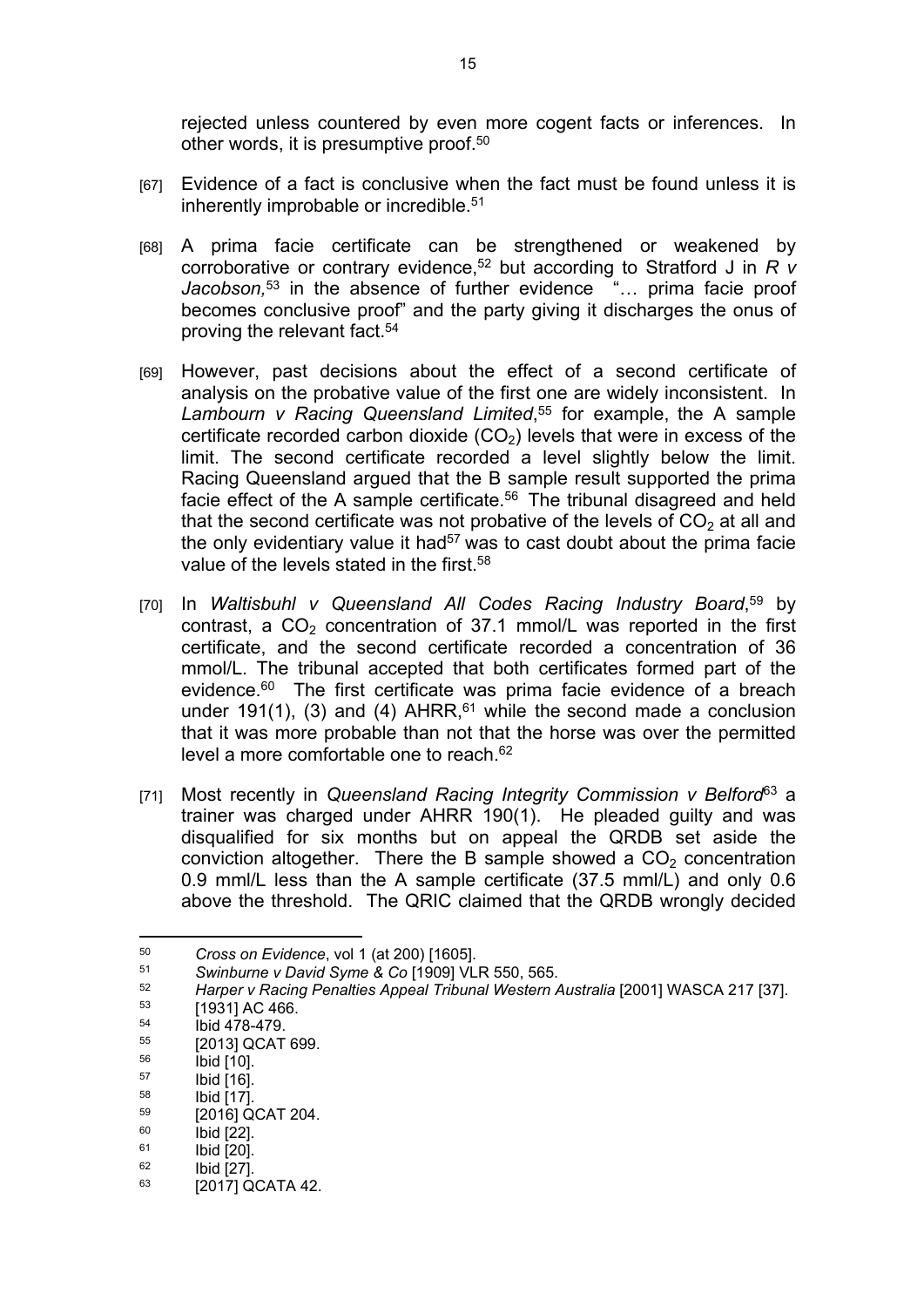the appeal on the mistaken basis that a conclusive certificate was necessary to prove the charge instead of whether the charge was proven on the totality of the evidence.<sup>64</sup>

[72] The tribunal rejected the proposition that conclusivity was necessary for a contravention finding and upheld the submission that the B sample was evidence supportive of the prima facie evidence of the A sample certificate. It reasoned:

… [T]aking into account the statistical probability of the B-sample certificate being less that 36mmol/L … even on the criminal standard of proof, the results of the 2 samples are evidence beyond reasonable doubt that Mr Belford presented a horse with a  $TCO<sub>2</sub>$ level in excess of 36.0 mmol/L and, therefore, that he presented a horse with a prohibited substance.<sup>65</sup>

- [73] In my opinion, Belford is closest to the mark and, assuming procedural regularity, each of Exs 5 and 13 are prima facie proof under GAR 81(1) that excess concentration of cobalt was detected in Your Deal's pre-race sample. Thus, there is no reason in principle why either or both are not sufficient evidence of a contrary presentation if they are unimpeached by other facts or competing inferences.
- [74] To the extent the QRDB decided to the contrary it was in error, but that does not necessarily mean that it was not legally open to it to exclude Ex 13 and allow the appeal, despite the presumptive force of Ex 5.

#### **Discretionary exclusion**

- [75] There is a specific discretion in s 98 of the *Evidence Act* 1977 (Qld) allowing courts to reject a compliant certificate if for any reason it appears in the interests of justice to do so.
- [76] Otherwise admissible certificates tainted by some sort of misconduct are commonly excluded from court proceedings, for instance where some kind of built in procedural protection against defective scientific instruments or faulty certificates was cynically circumvented by investigating officials.
- [77] In *Bunning v Cross*, <sup>66</sup> for example, the question for the High Court to answer was whether there was a discretion to exclude a regular blood alcohol certificate in a drink driving case because the test was demanded by police without legal authority. Similar evidence was rejected in *French v Scarman<sup>67</sup>* where police had deliberately refrained from doing all things necessary to facilitate a back up blood sample from a driver, contrary to a statutory obligation. The link between the presumptively conclusive breath analysis certificate and the police misconduct enlivening the exclusionary discretion, effectively sabotaged the only means of potentially rebutting the deemed accuracy of the certificate.

 $^{64}$  Ibid [50].

 $^{65}$  Ibid [67].

 $^{66}$  (1978) 141 CLR 54.<br>  $^{67}$  (1970) 20 SASP 332

<sup>67</sup> (1979) 20 SASR 333.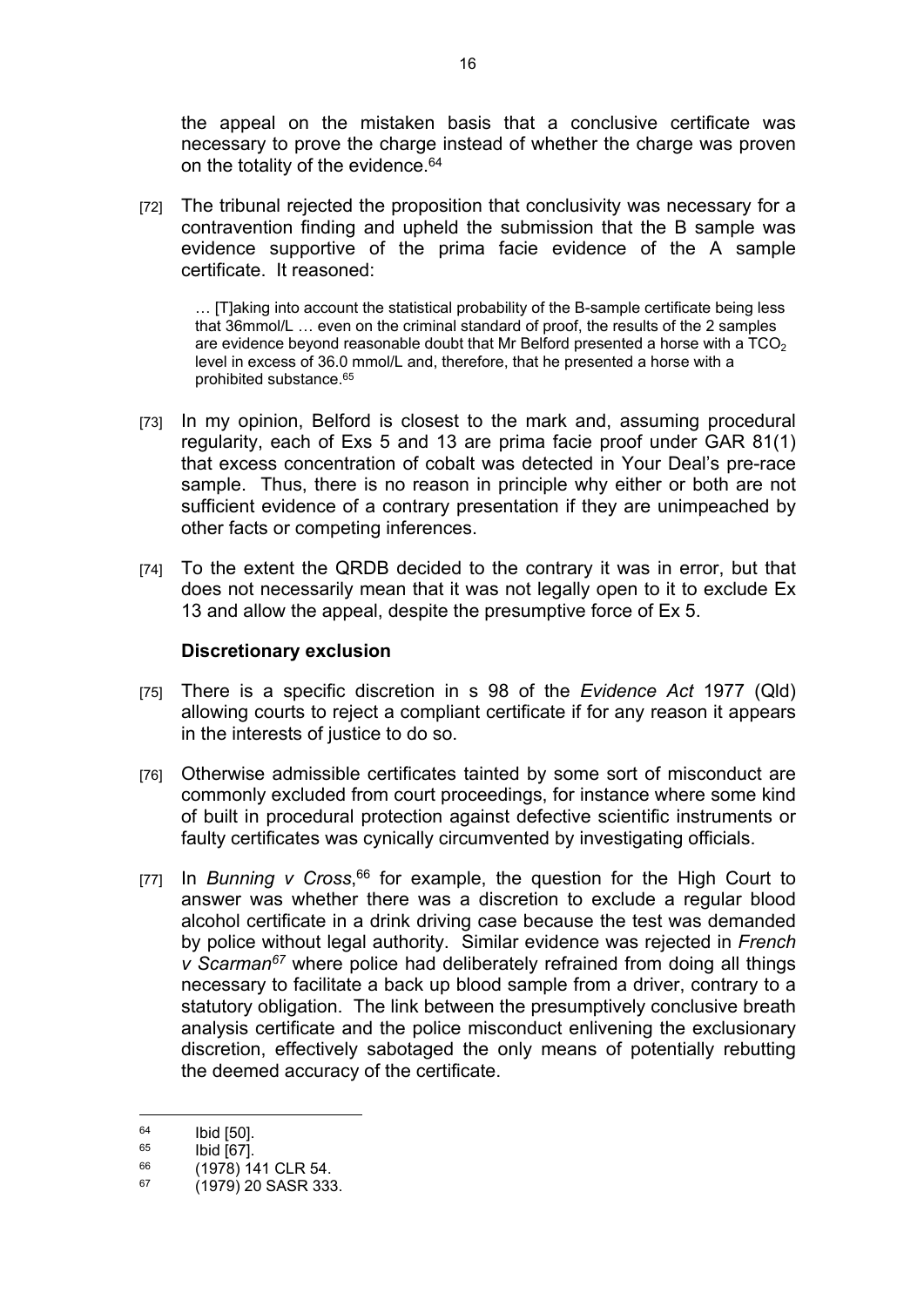- [78] It is also settled that in addition to the powers to stay or dismiss proceedings for abuse of the legal process there is a general or residual common law discretion of uncertain scope authorising courts to exclude any category of probative evidence where reception in a legal proceeding would make the hearing an unfair one.<sup>68</sup> The relevant concept of unfairness includes protection against forensic disadvantages caused by the admission of evidence derived by illegal, improper or unfair official means, the loss of statutory or fundamental common law procedural rights, or the use of the evidence that cost too much to obtain having regard to contemporary community standards and values.<sup>69</sup>
- [79] The functional purpose of the fairness discretion is to guard against wrongful conviction and undeserved punishment where the adjudicative process was somehow compromised by, for example, the loss of contrary evidence or a defendant's inability to effectively challenge the veracity of prima facie cogent evidence. The test is whether there is an unacceptable risk of injustice or substantial forensic prejudice.
- [80] Overriding admissibility principles by exercising an exclusionary discretion is not something to be done lightly. It can have the unintended negative effect of defeating, instead of enforcing, the law exactly as it is written. Analyst's certificates complying with prescriptive testing procedures are a satisfactory means of proof with presumptive (if not conclusive) evidential effect in racing regulatory and disciplinary proceedings and, except in limited circumstances, it is not for decision makers to undercut their forensic role.
- $[81]$  The loss of favourable evidence makes a proceeding unfair<sup>70</sup> at least, from a respondent's point of view – especially where, as here, the disputed evidence is unassailable unless rebutted. However, the mere possibility of injustice or prejudice is usually insufficient to engage a court's residual unfairness discretion.
- [82] In *Police v Dunstall*,<sup>71</sup> for instance, the High Court unanimously reversed the decision of a majority Full Court of the Supreme Court of South Australia excluding a police analyst's certificate to prove a failed breath test for unfairness. A botched reserve blood test deprived the driver of the possibility of challenging the evidentiary value of the prosecution's certificate.
- [83] The High Court held that there is no statutory right to a blood test under the scheme and any prejudice is the product of road traffic policing, not any failure on the part of the authorities. The Court accepted in principle that probative, not overly prejudicial, evidence not illegally or improperly obtained could conceivably be excluded because of the inability to effectively call its credibility into question. This applies only where the

<sup>68</sup> *R v Lobban* (2000) 77 SASR 24*.* 

<sup>69</sup> <sup>69</sup> R v Swaffield (1998) 192 CLR 159, [52]-[56].<br><sup>70</sup> Police v Dunstall (2015) 256 CLR 403, 422 Id

<sup>70</sup> *Police v Dunstall* (2015) 256 CLR 403, 422 [41].

<sup>(2015) 256</sup> CLR 403.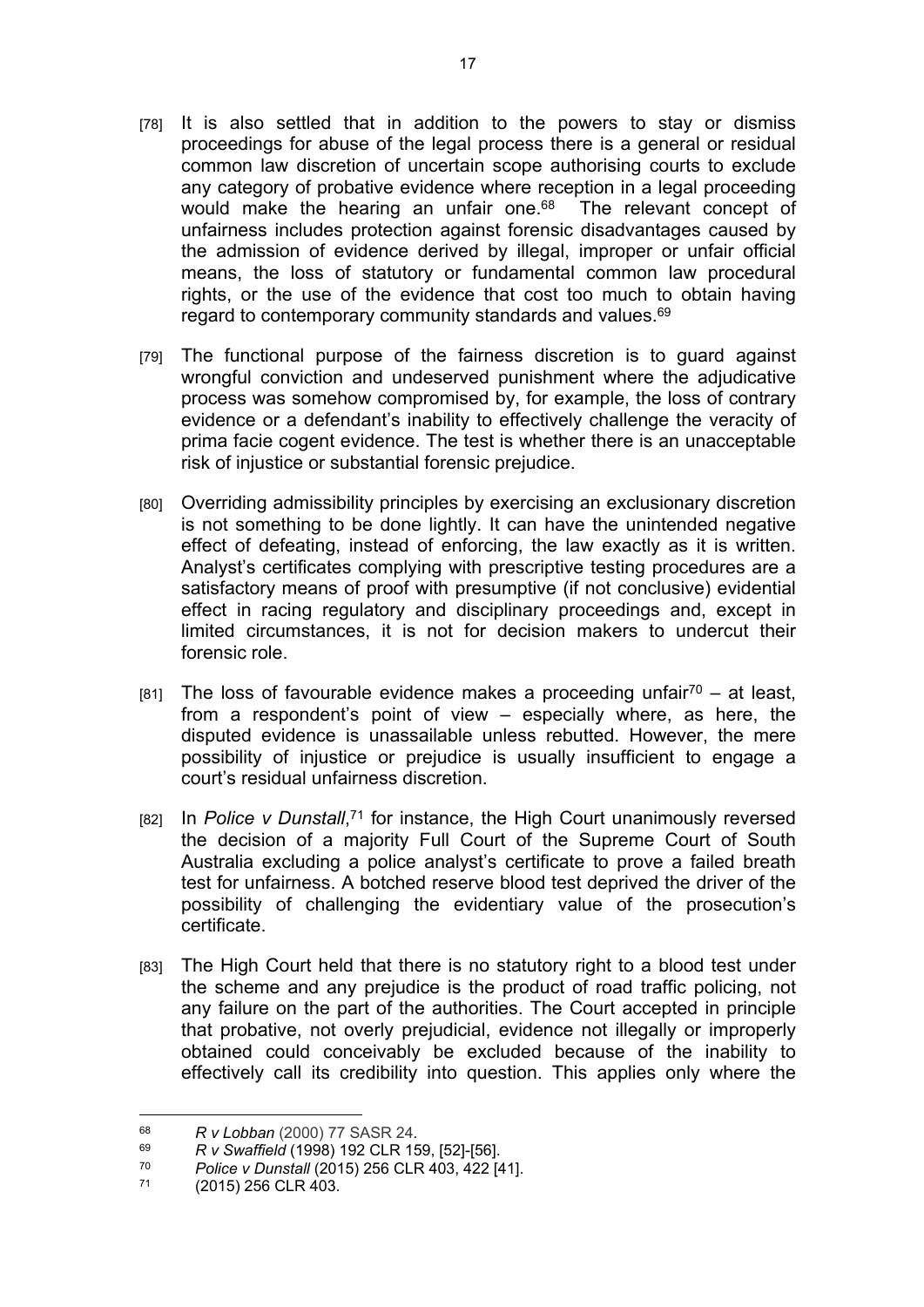suggested unfairness stemmed from an error beyond the defendant's control and there was an unacceptably high risk of injustice.

- [84] The driver in Dunstall was deprived of a possible defence through no fault of his own but failed to demonstrate vitiating unfairness.
- [85] The opposite result in French v Scarman is explained by the fact that the police breached a positive a duty to assist the verification process and, contrary to public policy and community expectations, deliberately impeded it instead.
- [86] In *R v Lobban*<sup>72</sup> an alleged drug haul was mistakenly destroyed by police before the defence had a chance to examine it. Where the analyst has not been cross-examined on the opinions stated in the impugned certificate, accepting and acting on legally obtained evidence will not make a trial relevantly unfair.
- [87] Lobban too is distinguishable from French v Scarman because the police action was unintended and the veracity of the certificate was not an issue at the trial.
- [88] However, it is extremely doubtful whether a disciplinary review tribunal has the same kind of discretions available to it as common law courts do.<sup>73</sup>
- $[89]$  Although they have been held to be of broader application<sup>74</sup> the decided cases dealing with the overall fairness or regulating the admission of illegally obtained evidence are almost entirely criminal (or at least, summary) in nature. Neither apply to civil litigation as strictly or in the same way.
- [90] It is highly unlikely that a body able to relax or dispense with the common law restrictions on evidence is invested with any power (or duty) to limit that freedom by discretion. Any exclusionary discretion QCAT has derives solely from QCAT Act ss 28(1), (2) and (3)(a), rather than from idiosyncratic notions of forensic fairness or by analogy with expedient adversarial procedures developed by the courts for entirely different purposes.
- [91] Hence, in *Stampalia v Racing Penalties Appeal Tribunal of Western Australia<sup>75</sup>* a trotting trainer complained of procedural unfairness because she was deprived of the opportunity to have her own tests carried out on blood samples. She failed to show that the stewards offer for her to witness the analysis of the second sample (which she declined) was "such a departure from fair dealing" as to constitute a breach of the rules of natural justice.

<sup>72</sup> *R v Lobban* (2000) 77 SASR 24.

<sup>73</sup> *Polycorpou v Australian Wire Industries Pty Ltd* (1995) 36 NSWLR 49.

<sup>74</sup> cf *Miller v Miller* (1978) 141 CLR 269 (a family law dispute). See too *Pearce v Button* (1985) 60 ALR 537, 551-553 per Pincus J.

 $75$  [1999] WASC 7, [30]-[32].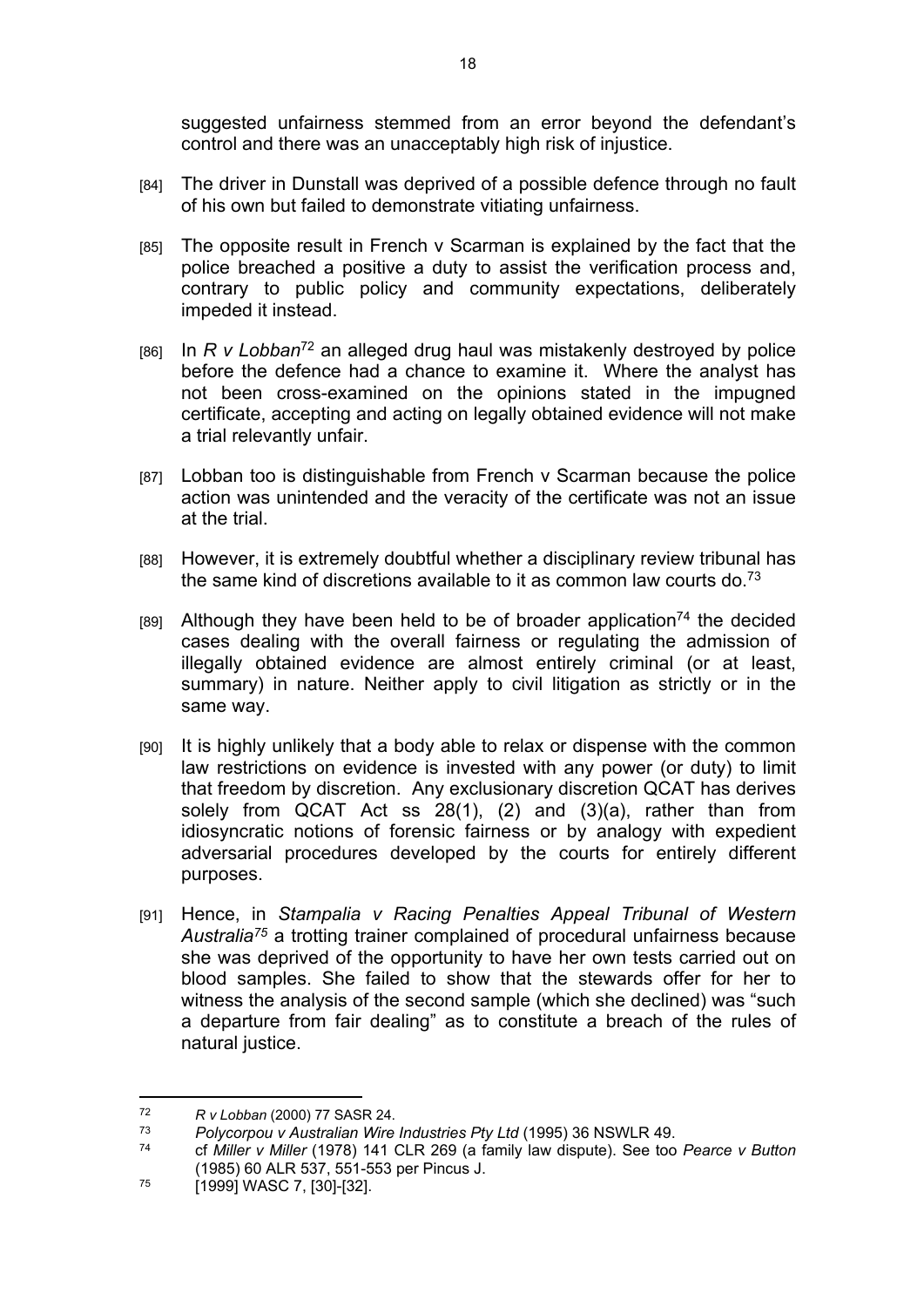[92] That is not to deny, however, the authority of the QRDB to intervene as a matter of fairness<sup>76</sup> to give practical expression to the rule of policy that a public body should adhere to established practice or procedures.

## **Disappointed expectations**

- [93] It has long been recognised in English law that there may be circumstances where "to frustrate … expectation is so unfair that to take a new and different course will amount to an abuse of power".<sup>77</sup> Once a legitimate expectation has been established the burden falls on the public authority to justify departing from it.<sup>78</sup> The longer and more rigid the practice, and the more sudden a departure from it without consultation, the more likely it is to constitute unfair treatment.
- [94] As Laws LJ noted in *Nadarajah v Secretary of State for the Home Department*: 79

… where a public authority has issued a promise or adopted a practice which represents how it proposes to act in a given area, the law will require the promise or practice to be honoured unless there is good reason not to do so. What is the principle behind this proposition? It is not far to seek. It is said to be grounded in fairness, and no doubt in general terms that is so. I would prefer to express it rather more broadly as a requirement of good administration, by which public bodies ought to deal straightforwardly and consistently with the public. In my judgment this is a legal standard which … takes its place alongside such rights as fair trial, and no punishment without law. That being so there is every reason to articulate the limits of this requirement – to describe what may count as good reason to depart from it – as we have come to articulate the limits of other constitutional principles … Accordingly a public body's promise or practice as to future conduct may only be denied, and thus the standard I have expressed may only be departed from, in circumstances where to do so is the public body's legal duty, or is otherwise, to use a now familiar vocabulary, a proportionate response (of which the court is the judge, or the last judge) having regard to a legitimate aim pursued by the public body in the public interest. The principle that good administration requires public authorities to be held in their promises would be undermined if the law did not insist that any failure or refusal to comply is objectively justified as a proportionate measure in the circumstances.

- [95] The legitimate expectation we are considering here derives from the dual conditions of conclusivity and independent confirmation of a positive test to prove a presentation offence against a greyhound owner or trainer.
- [96] The issue is whether an uncontradicted and strictly compliant statutory certificate admissible as prima facie evidence of the offence is liable to rejection because it does not meet historical industry standards.

<sup>76</sup> *Re Minister for Immigration and Multicultural and Indigenous Affairs; Ex parte Lam*  (2003) 214 CLR 1, 12-13.

<sup>&</sup>lt;sup>77</sup> *R v North and East Devon Health Authority; Ex parte Coughlan* [2001] QB 213, 214.

<sup>78</sup> See, for example *Paponette v AG of Trinidad and Tobago* [2012] 1 AC 1, [37].

<sup>[2005]</sup> EWCA Civ 1363, [81].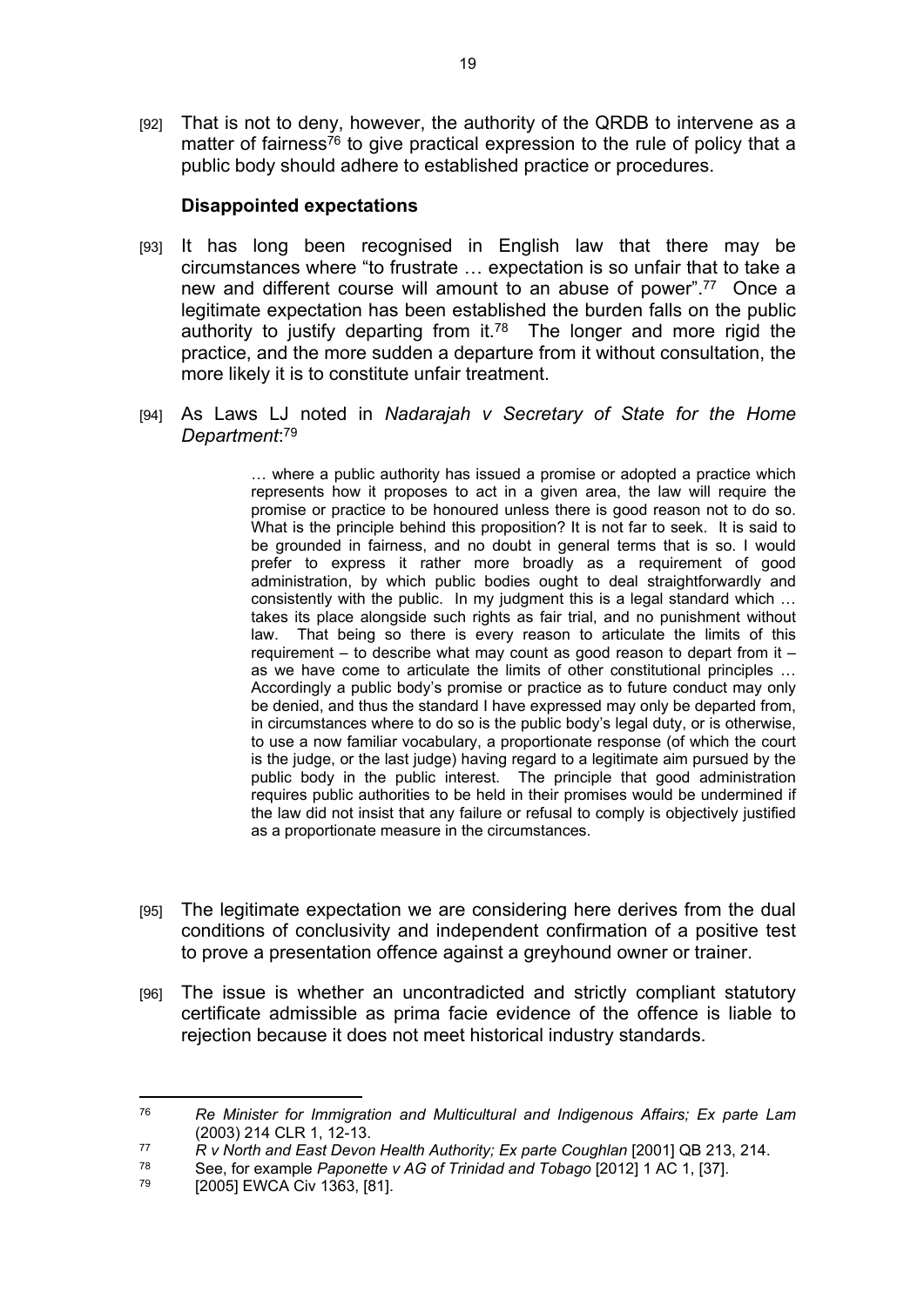- [97] It is clear enough that before the 2016 amendments to the greyhound racing rules formalised it, the practice embedded in Queensland was that conclusivity was required to establish presentation via certificate, and not even two prima facie certificates (either alone or in combination) were regarded as sufficient for that purpose. A second certificate was conclusive of a presentation offence if, but only if, the A sample result was confirmed by a corresponding finding in a B sample when independently tested by another laboratory.
- [98] QRIC concedes the existence of the former protocol but does not accept that it overrides LR 18(a) or has any bearing on Ex 13's admissibility.
- [99] The common law estoppel by convention prevents the Commission from denying customs or promises governing sample analysis in any proceedings even if all parties know that they diverge from formal rules. To this extent the QRDB was within its rights, if not bound, to decide the respondent's liability on the basis of the informally adopted (not the formally prescribed) procedures.
- [100] In *Amalgamated Investment & Property Co Ltd (In liq) v Texas Commerce International Bank*, <sup>80</sup> Lord Denning MR explained that parties are bound by the "conventional basis" on which they (mutually) conducted their affairs because "… it would be altogether unjust to allow either party to insist on the strict interpretation of the original terms of the contract – when it would be inequitable to do so, having regard to dealings which have taken place between (them)".<sup>81</sup>
- [101] In *Con-stan Industries of Australia Pty Ltd v Norwich Winterthur Insurance (Australia) Ltd*, <sup>82</sup> an insurer paid insurance premiums through an insurance broker who did not account for them to the underwriter. The insurer sought to recover the misappropriated premiums from the insured, raising estoppel by convention as a defence on the basis that the parties' "business relationships were conducted on the footing that the broker alone was liable to the insurer".<sup>83</sup> The claim of estoppel by convention failed because the assumed state of affairs was an assumption as to the legal relationship between the parties and not as to any fact.
- [102] As the High Court explained:

Estoppel by convention is a form of estoppel founded not on a representation of fact made by a representor and acted on by a representee to his detriment, but on the conduct of relations between the parties on the basis of an agreed or assumed state of facts, which both will be estopped from denying.<sup>84</sup>

 $^{80}$  [1982] QB 84.

<sup>81</sup> *Amalgamated Investment & Property Co Ltd (in liq) v Texas Commerce International Bank Ltd* [1982] QB 84, 121.

 $\frac{82}{83}$  (1986) 160 CLR 226.

 $\begin{array}{cc}\n 83 \text{} & \text{Ibid } 244.\n \end{array}$ 

**Ibid.**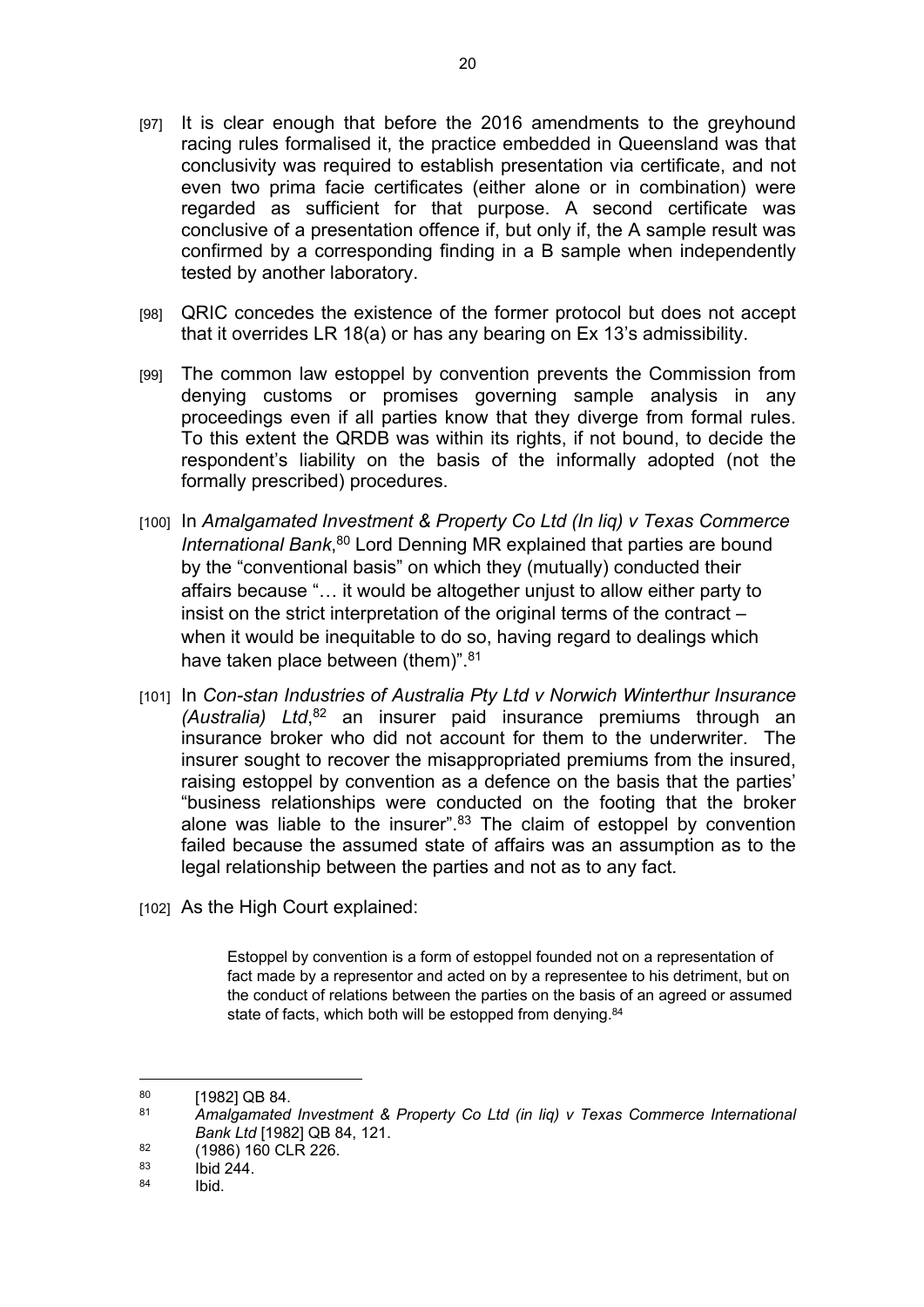- [103] The pre-existing practices acknowledged the self-evident vulnerability of owners and trainers faced with a presumptive scientific finding of liability for a strict liability presentation offence and their total reliance on the regulator to protect them from a false positive result by faithfully following the procedures for independently testing the reserve sample over which they have no control. In civil law terms the nature of the relationship between the parties imposes a duty of care on the regulator not to assume unacceptable integrity risks in conducting tests that potentially seriously adversely affect the economic and reputational interests of a trainer. Actual detriment is arguably not necessary.<sup>85</sup>
- [104] The role of the independent analysis of the reserve sample is not just to shield greyhound owners and trainers against human or handling error or contamination, but to guard against the risk of cultural, institutional or systemic anomalies that might sully the initial testing.
- [105] The respondent may not have had a right to insist on independent analysis, but in light of his known reliance on the control body's past practices and the undertaking in Ex 8 the principles of natural justice entitled him to be at least notified and consulted about the decision to test the B sample 'in-house' instead of sending it away to Victoria, so that he could decide whether or not to take any restraining or alternative remedial action 86
- [106] Ex 8, by contrast, expressly represented (or if you like, promised) that the A sample test result would be verified or rebutted by an independent facility in line with the industry custom. There was a representation giving rise to a legitimate expectation that the declared intention<sup>87</sup> or general policy implied by repeated conduct would continue to apply. This, in my view, led to natural justice requirements<sup>88</sup> such as being notified, consulted or heard in opposition to any proposal in a particular case. The failure of racing officials to meet this commitment by not telling the respondent until after the confirming analysis had been conducted may be contrary to the hearing rule or, as the respondent contends, give rise to discretionary exclusion.
- [107] The respondent was powerless to protect his own procedural rights and trusted the applicant to do that on his behalf by following standard procedures or by giving him advance warning of any planned change so he could challenge or stop it before it was a *fait accompli.*
- [108] The respondent's detrimental reliance on the misleading statement of intention in Ex 8 deprived him of any chance he had of having the B sample analysed by a laboratory of his own choice or persuading Racing Queensland to follow normal procedures. This put him at the unfair forensic disadvantage in a strict liability case of not being able to

<sup>85</sup> *Moratic Pty Ltd v Gordon* [2007] NSWSC 5, per Brereton J.

<sup>86</sup> cf. *Stampalia v Racing Penalties Appeal Tribunal of Western Australia* [1999] WASC 7.<br>87 Minister for Immigration and Ethnic Affairs v Teoh (1995) 183 CLB 273.

<sup>87</sup> *Minister for Immigration and Ethnic Affairs v Teoh* (1995) 183 CLR 273.

<sup>88</sup> *Attorney-General (NSW) v Quin* (1990) 170 CLR 1, 20-21.